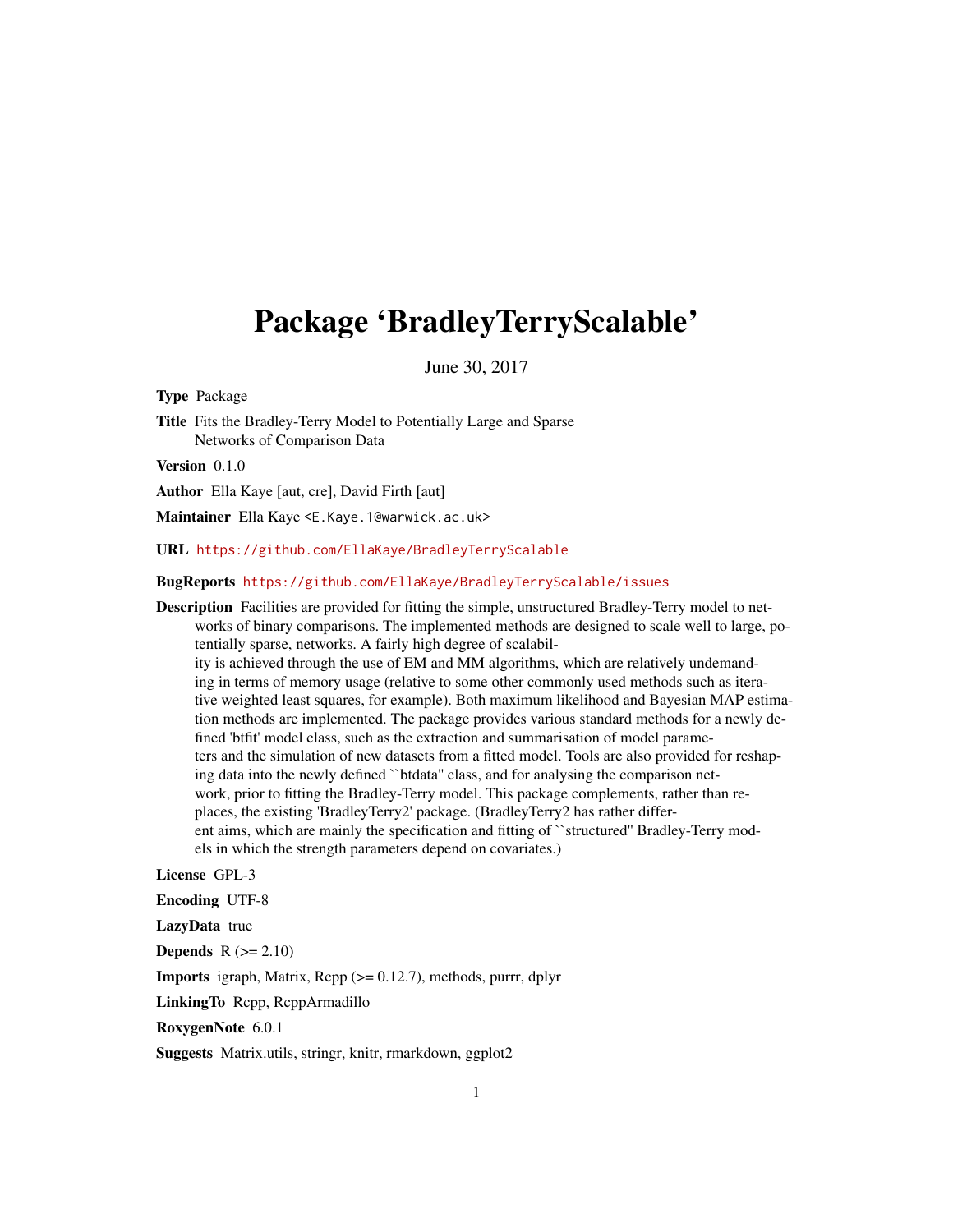<span id="page-1-0"></span> $2$  btdata

VignetteBuilder knitr NeedsCompilation yes Repository CRAN Date/Publication 2017-06-29 22:39:23 UTC

## R topics documented:

| yov.btfit |    |
|-----------|----|
| Index     | 21 |

BradleyTerryScalable *A package for fitting the Bradley-Terry model to (potentially) large and sparse data sets.*

## Description

A package for fitting the Bradley-Terry model to (potentially) large and sparse data sets.

<span id="page-1-1"></span>

btdata *Create a btdata object*

## Description

Creates a btdata object, primarily for use in the [btfit](#page-3-1) function.

## Usage

```
btdata(x, return_graph = FALSE)
## S3 method for class 'btdata'
summary(object, ...)
```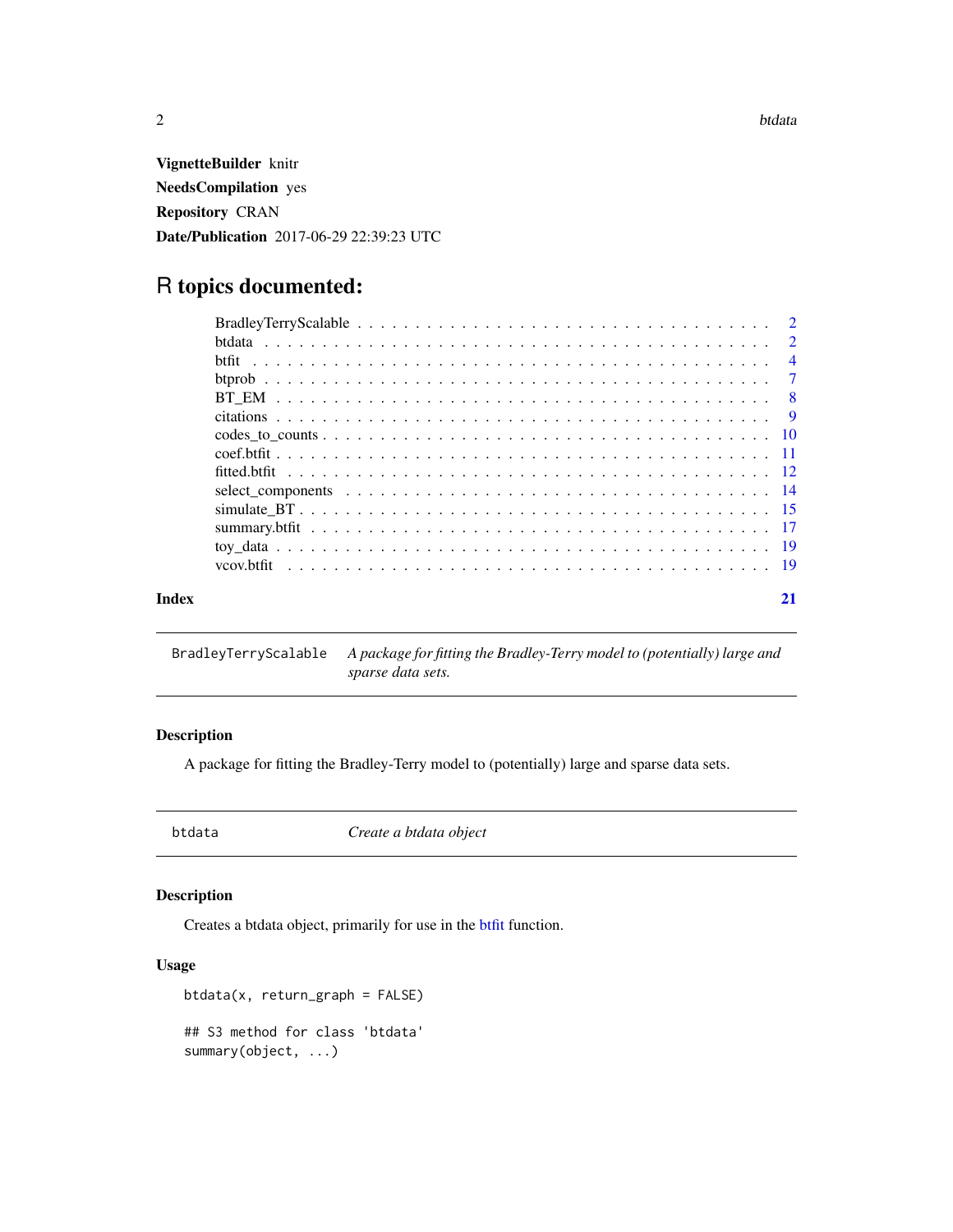#### <span id="page-2-0"></span>btdata 3

## Arguments

| $\mathsf{x}$ | The data, which is either a three- or four-column data frame, a directed igraph<br>object, a square matrix or a square contingency table. See Details. |
|--------------|--------------------------------------------------------------------------------------------------------------------------------------------------------|
| return_graph | Logical. If TRUE, an igraph object representing the comparison graph will be<br>returned.                                                              |
| object       | An object of class "btdata", typically the result ob of ob $\leq$ btdata().                                                                            |
| $\ddotsc$    | Other arguments                                                                                                                                        |

## Details

The x argument to btdata can be one of four types:

- A matrix (either a base matrix) or a class from the Matrix package), dimension  $K$  by  $K$ , where K is the number of items. The  $i, j$ -th element is  $w_{ij}$ , the number of times item i has beaten item  $j$ . Ties can be accounted for by assigning half a win (i.e.  $0.5$ ) to each item.
- A contingency table of class table, similar to the matrix described in the above point.
- An igraph, representing the *comparison graph*, with the K items as nodes. For the edges:
	- If the graph is unweighted, a directed edge from node i to node j for every time item i has beaten item *i*
	- If the graph is weighted, then one edge from node i to node j if item i has beaten item j at least once, with the weight attribute of that edge set to the number of times  $i$  has beaten j.
- If x is a data frame, it must have three or four columns:
	- 3-column data frameThe first column contains the name of the winning item, the second column contains the name of the losing item and the third columns contains the number of times that the winner has beaten the loser. Multiple entries for the same pair of items are handled correctly. If  $x$  is a three-column dataframe, but the third column gives a code for who won, rather than a count, see [codes\\_to\\_counts](#page-9-1).
	- 4-column data frameThe first column contains the name of item 1, the second column contains the name of item 2, the third column contains the number of times that item 1 has beaten item 2 and the fourth column contains the number of times item 2 has beaten item 1. Multiple entries for the same pair of items are handled correctly. This kind of data frame is also the output of [codes\\_to\\_counts](#page-9-1).
	- In either of these cases, the data can be aggregated, or there can be one row per comparison.
	- Ties can be accounted for by assigning half a win (i.e. 0.5) to each item.

summary.btdata shows the number of items, the density of the wins matrix and whether the underlying comparison graph is fully connected. If it is not fully connected, summary.btdata will additional show the number of fully-connected components and a table giving the frequency of components of different sizes. For more details on the comparison graph, and how its structure affects how the Bradley-Terry model is fitted, see [btfit](#page-3-1) and the vignette: [https://ellakaye.](https://ellakaye.github.io/BradleyTerryScalable/articles/BradleyTerryScalable.html) [github.io/BradleyTerryScalable/articles/BradleyTerryScalable.html](https://ellakaye.github.io/BradleyTerryScalable/articles/BradleyTerryScalable.html).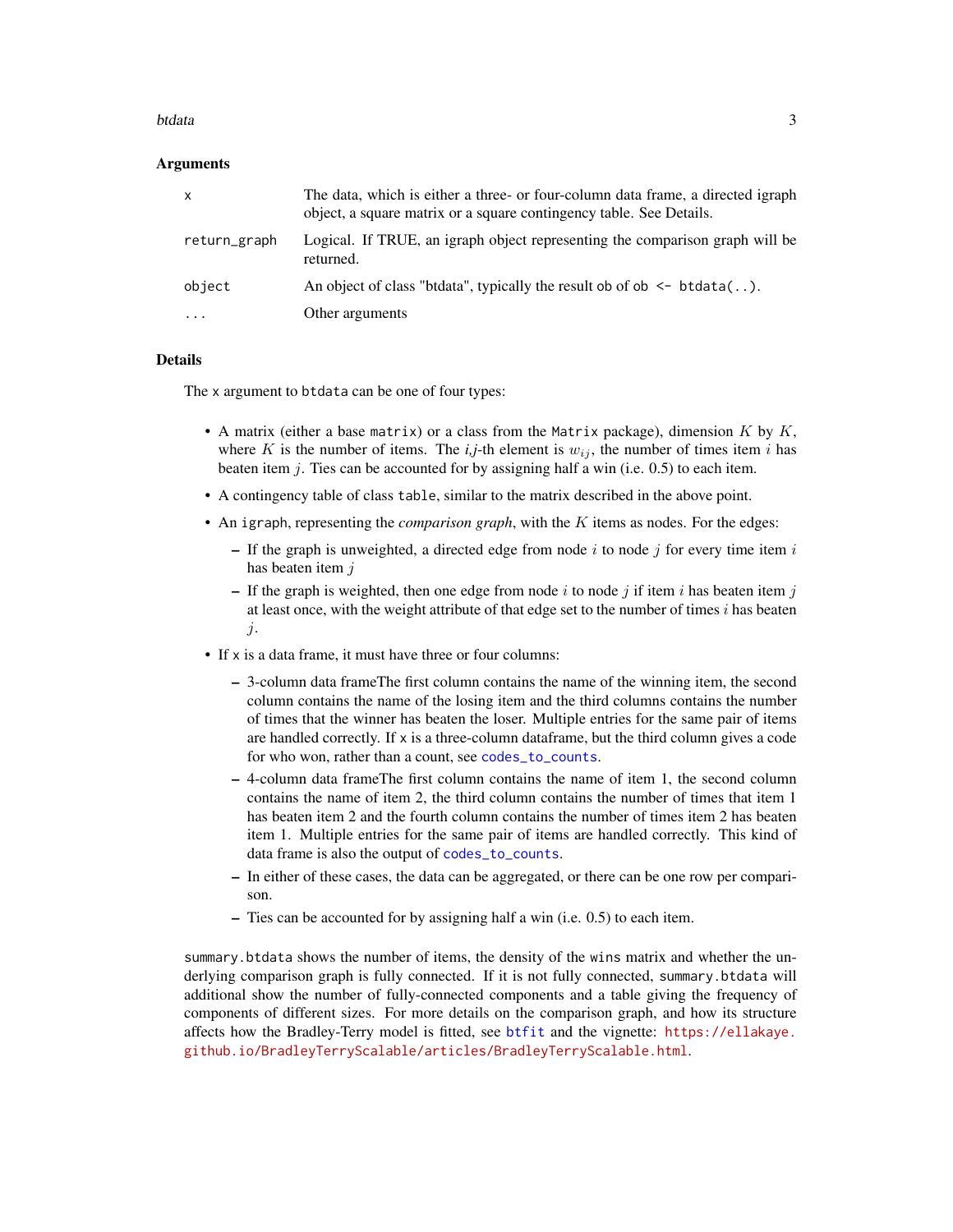## <span id="page-3-0"></span>Value

An object of class "btdata", which is a list containing:

| wins       | A K by K square matrix, where K is the total number of players. The i, j-th                                                                                      |
|------------|------------------------------------------------------------------------------------------------------------------------------------------------------------------|
|            | element is $w_{ij}$ , the number of times item i has beaten item j. If the items in x<br>are unnamed, the wins matrix will be assigned row and column names 1:K. |
| components | A list of the fully-connected components.                                                                                                                        |
| graph      | The comparison graph of the data (if return_graph = TRUE). See Details.                                                                                          |

## Author(s)

Ella Kaye

## See Also

[codes\\_to\\_counts](#page-9-1) [select\\_components](#page-13-1)

## Examples

```
citations_btdata <- btdata(BradleyTerryScalable::citations)
summary(citations_btdata)
toy_df_4col <- codes_to_counts(BradleyTerryScalable::toy_data, c("W1", "W2", "D"))
toy_btdata <- btdata(toy_df_4col)
summary(toy_btdata)
```
<span id="page-3-1"></span>

| btfit | Fits the Bradley-Terry model |
|-------|------------------------------|
|       |                              |

## Description

btfit fits the Bradley-Terry model on (potentially) large and sparse datasets.

## Usage

```
btfit(btdata, a, MAP_by_component = FALSE, subset = NULL, maxit = 10000,
 epsilon = 0.001)
```
## Arguments

| btdata           | An object of class "btdata", typically the result ob of ob $\lt$ - btdata(). See<br>btdata.                                                                                                                    |
|------------------|----------------------------------------------------------------------------------------------------------------------------------------------------------------------------------------------------------------|
| a                | Must be $>= 1$ . When $a = 1$ , the function returns the maximum likelihood<br>estimate (MLE) of $\pi$ (by component, if necessary). When a > 1, a is the shape<br>parameter for the Gamma prior. See Details. |
| MAP_by_component |                                                                                                                                                                                                                |
|                  | Logical. Only considered if $a > 1$ . Then, if FALSE, the MAP estimate will be<br>found on the full dataset. If TRUE, the MAP estimate will be found separately<br>for each fully-connected component.         |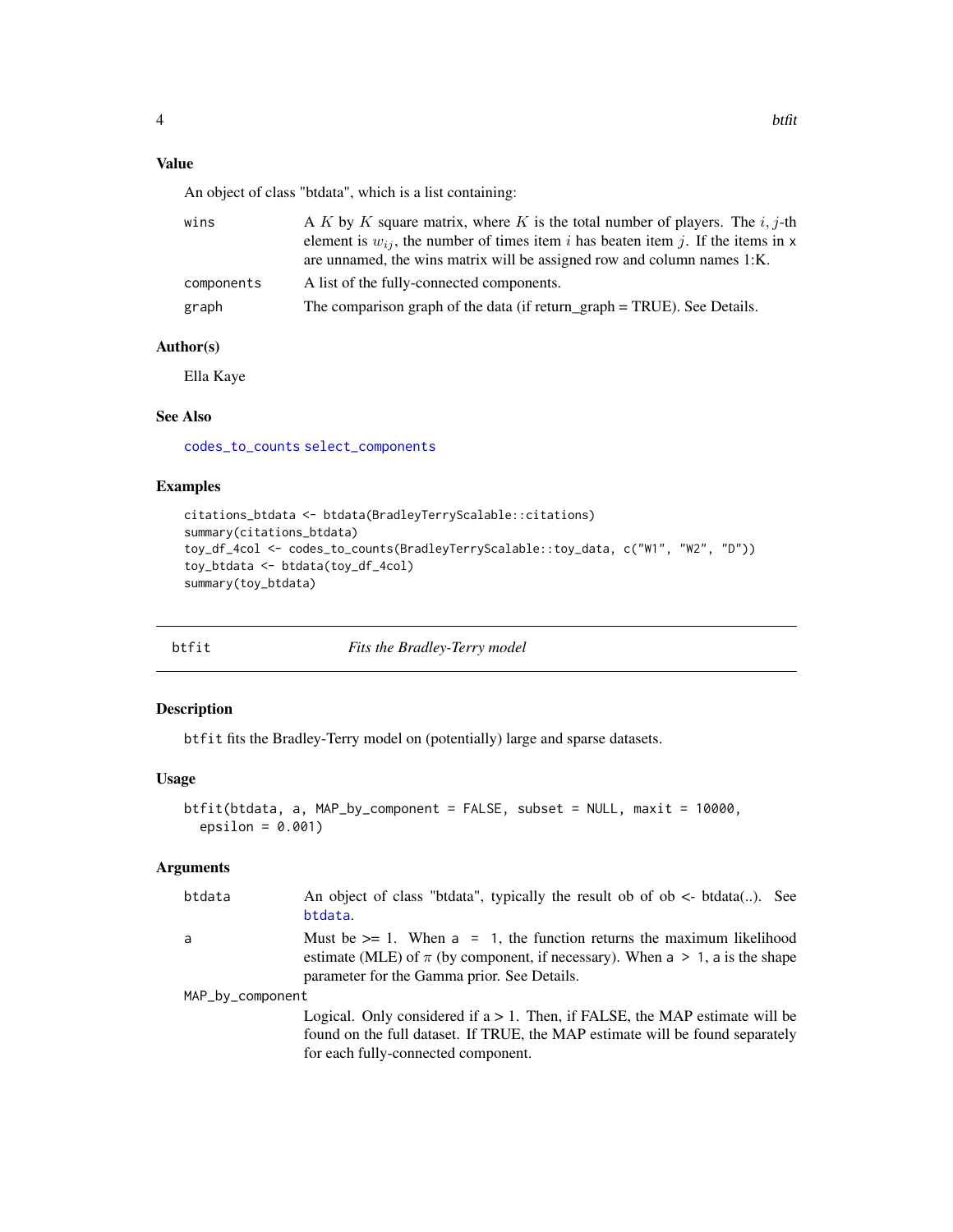| subset  | A condition for selecting a subset of the components. This can either be a char-<br>acter vector of names of the components, a single predicate function (that takes a<br>component as its argument), or a logical vector of the same length as the number<br>of components). |
|---------|-------------------------------------------------------------------------------------------------------------------------------------------------------------------------------------------------------------------------------------------------------------------------------|
| maxit   | The maximum number of iterations for the algorithm. If returning $\pi$ by compo-<br>nent, this will be the maximum number of iterations for each component.                                                                                                                   |
| epsilon | Determines when the algorithm is deemed to have converged. (See Details.)                                                                                                                                                                                                     |

#### Details

Let there be K items, let  $\pi_k$  be the Bradley-Terry strength parameter of item k, for  $k = 1, ..., K$ and let  $\pi$  be the vector of all the  $\pi_k$ . Let  $w_{ij}$  be the number of times item i wins against item j, let  $n_{ij} = w_{ij} + w_{ji}$  be the number of times they play, with  $w_{ii} = 0$  by convention and let  $W_i = \sum_{j=1}^{K} w_{ij}$ . Then the Bradley-Terry model states that the probability of item *i* beating item *j*,  $p_{ij}$ , is:

$$
p_{ij} = \frac{\pi_i}{\pi_i + \pi_j}.
$$

The comparison graph,  $G_W$ , has the K players as the nodes and a directed edge from node i to node j whenever item i has beaten item j at least once. The MLE of the Bradley-Terry model exists and is finite if and only if the comparison graph is fully-connected (i.e. if there is a directed path from node i to node j for all items i and j).

Assuming that the comparison graph of the data is fully-connected, the MLE of the Bradley-Terry model can be found using the MM-algorithm (Hunter, 2004).

If the comparison graph of the data is not fully-connected, there are two principled options for fitting the Bradley-Terry model. One is to find the MLE within each fully-connected component. The other is to find the Bayesian MAP estimate, as suggested by Caron  $\&$  Doucet (2012), where a  $Gamma(a, b)$  gamma prior is placed on each  $\pi_i$ , and the product of these is taken as a prior on  $\pi$ . The MAP estimate can then be found with an EM-algorithm. When  $a = 1$  and  $b = 0$ , the EM and MM-algorithms are equivalent and the MAP estimate and MLE are identical. The rate parameter of the Gamma prior, b, is not likelihood identifiable. When  $a > 1$ , b is set to  $aK - 1$ , where K is the number of items in the component; this choice of  $b$  minimises the number of iterations needed for the algorithm to converge.

The likelihood equations give

$$
a - 1 + W_i = b\pi_i + \sum_{j \neq i} \frac{n_{ij}\pi_i}{\pi_i + \pi_j},
$$

for  $i = 1, \ldots, K$ . For the algorithm to have converged, we want  $\pi$  to be such that the LHS and RHS of this equation are close for all  $i$ . Therefore, we set the convergence criteria as

$$
\left| \frac{a - 1 + W_i}{b\pi_i + \sum_{j \neq i} \frac{n_{ij}\pi_i}{\pi_i + \pi_j}} - 1 \right| < \epsilon,
$$

for all i.

Since the equations do not typeset well within the R help window, we recommend reading this section online: <https://ellakaye.github.io/BradleyTerryScalable/reference/btfit.html>.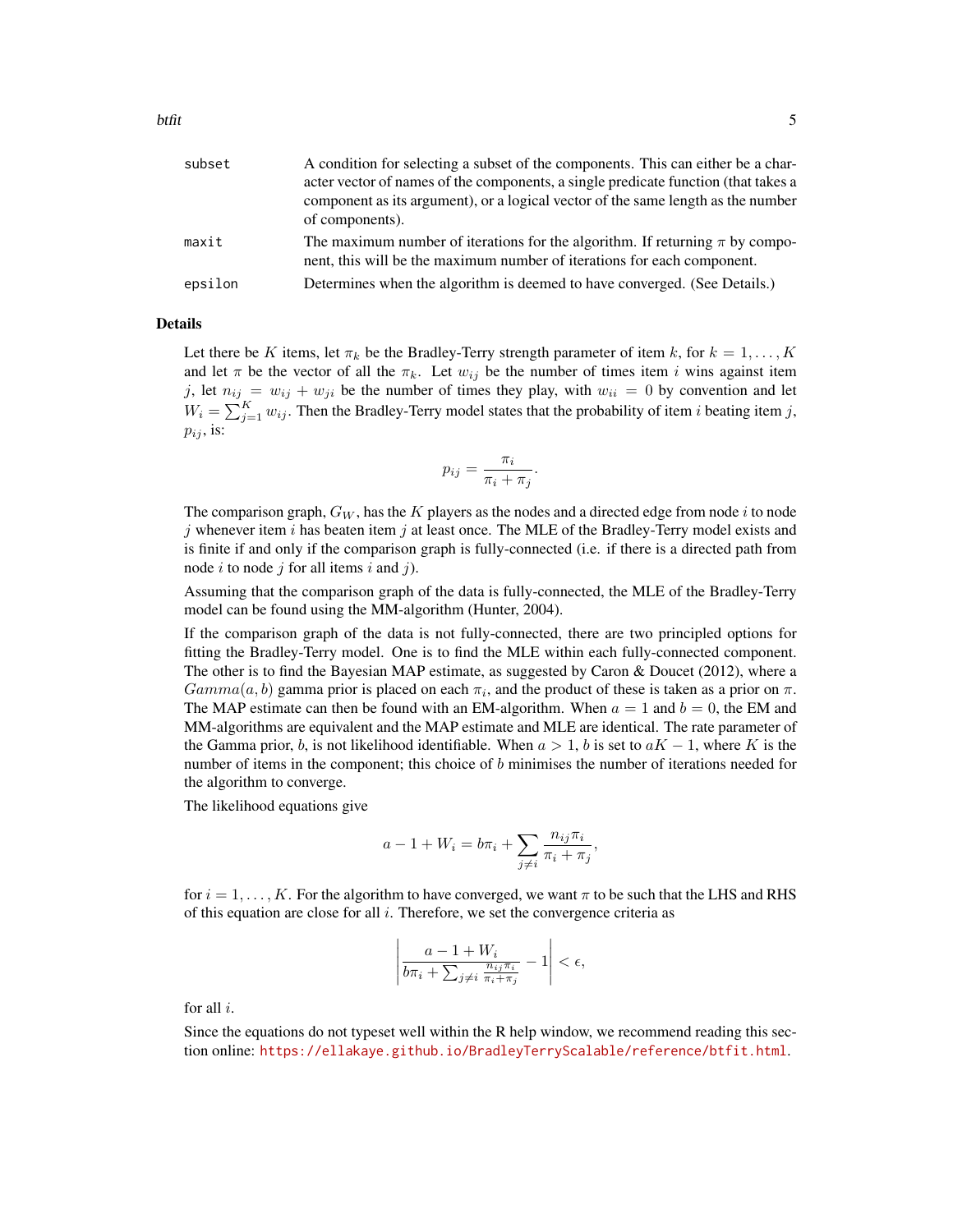## <span id="page-5-0"></span>Value

btfit returns an S3 object of class "btfit". It is a list containing the following components:

| call      | The matched call                                                                                                                                                                                                                                                                                                                                             |
|-----------|--------------------------------------------------------------------------------------------------------------------------------------------------------------------------------------------------------------------------------------------------------------------------------------------------------------------------------------------------------------|
| рi        | A list of length $M$ , where $M$ is the number of fully-connected components of<br>the comparison graph $G_W$ (or the requested subset) of two or more items. The<br>m-th list item is a named vector $\pi$ , the strength parameter, for the items in the m-<br>th fully connected component, $m = 1, \ldots, M$ . These are sorted in descending<br>order. |
| iters     | A vector of length $M$ . The $m$ -th entry is the number of iterations it took for the<br>algorithm to converge for the m-th component, for $m = 1, \dots, M$ . Note that if<br>the algorithm has not converged in any component, a warning will be produced.                                                                                                |
| converged | A logical vector of length $M$ , indicating whether the algorithm has converged<br>for the $m$ -th component in maxit iterations.                                                                                                                                                                                                                            |
| N         | A list of length M. The m-th list item is a matrix where each element $n_{ij}$<br>is the number of times item $i$ played against item $j$ , for the items in the $m$ -th<br>component. The rows and columns are arranged in the same order as the ordered<br>$pi$ vector(s).                                                                                 |
| diagonal  | A list of length $M$ . The $m$ -th item is a vector of the diagonal elements of<br>the btdata\$wins matrix, for the items in the $m$ -th fully-connected component.<br>These values are used as the fitted values for the diagonal of the matrix output<br>in fitted.btfit.                                                                                  |
|           |                                                                                                                                                                                                                                                                                                                                                              |

names\_dimnames The names of the dimnames of the original btdata\$wins matrix.

## Author(s)

Ella Kaye, David Firth

#### References

Caron, F. and Doucet, A. (2012) Efficient Bayesian Inference for Generalized Bradley-Terry Models. *Journal of Computational and Graphical Statistics*, 21(1), 174-196.

Hunter, D. R. (2004) MM Algorithms for Generalized Bradley-Terry Models. *The Annals of Statistics*, 32(1), 384-406.

## See Also

[btdata](#page-1-1), [summary.btfit](#page-16-1), [coef.btfit](#page-10-1), [fitted.btfit](#page-11-1), [btprob](#page-6-1), [vcov.btfit](#page-18-1), [simulate.btfit](#page-14-1)

## Examples

```
citations_btdata <- btdata(BradleyTerryScalable::citations)
fit1 <- btfit(citations_btdata, 1)
summary(fit1)
toy_df_4col <- codes_to_counts(BradleyTerryScalable::toy_data, c("W1", "W2", "D"))
toy_btdata <- btdata(toy_df_4col)
fit2a <- btfit(toy_btdata, 1)
summary(fit2a)
```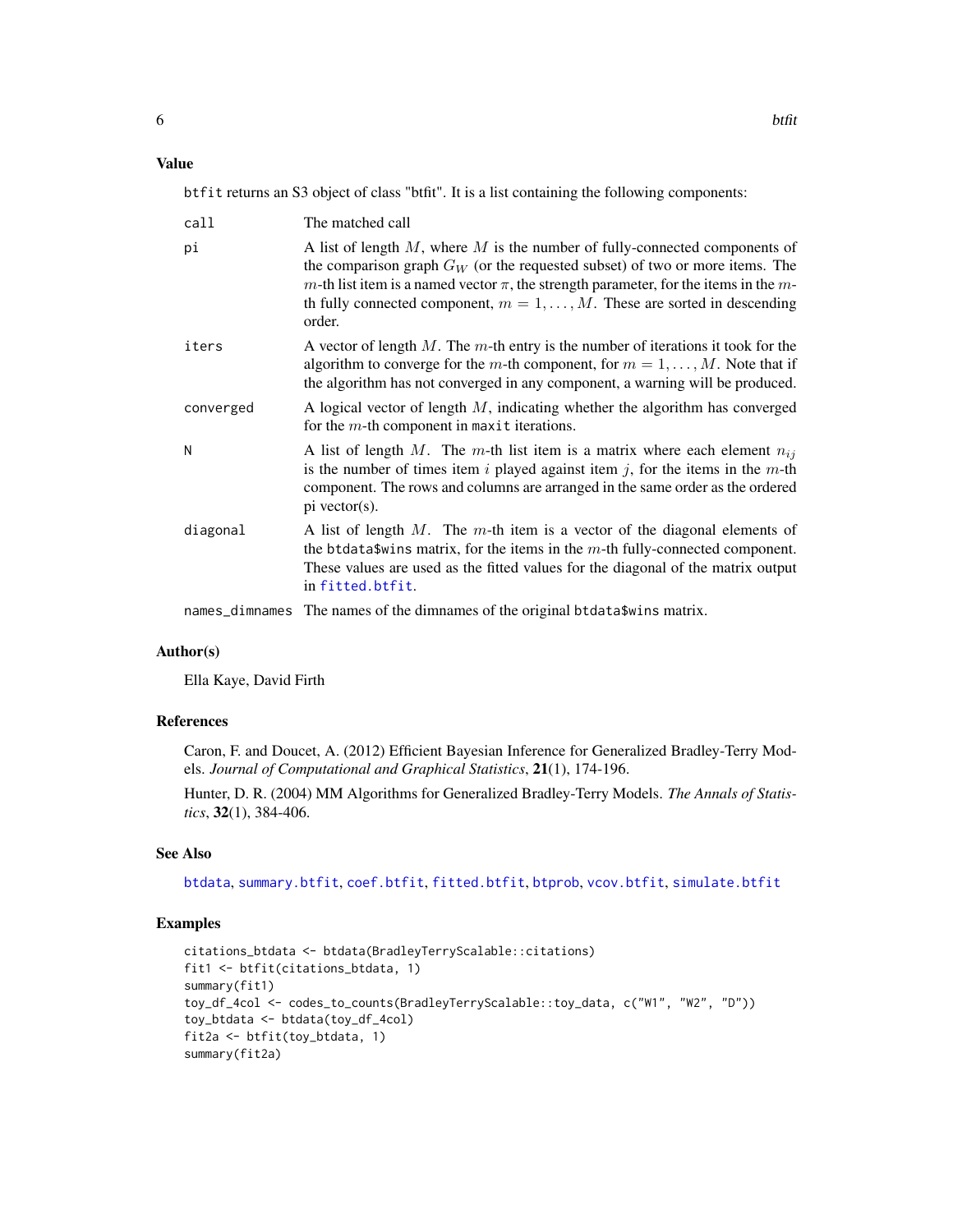#### <span id="page-6-0"></span>btprob 2008 and 2008 and 2008 and 2008 and 2008 and 2008 and 2008 and 2008 and 2008 and 2008 and 2008 and 2008

```
fit2b <- btfit(toy_btdata, 1.1)
summary(fit2b)
fit2c <- btfit(toy_btdata, 1, subset = function(x) length(x) > 3)
summary(fit2c)
```
btprob *Calculates Bradley-Terry probabilities*

## Description

Calculates the Bradley-Terry probabilities of each item in a fully-connected component of the comparison graph,  $G_W$ , winning against every other item in that component (see Details).

## Usage

btprob(object, subset = NULL, as\_df = FALSE)

## Arguments

| object | An object of class "btfit", typically the result ob of ob $\leq$ btfit(). See<br>btfit.                                                                                                                                                                                                                                                                               |
|--------|-----------------------------------------------------------------------------------------------------------------------------------------------------------------------------------------------------------------------------------------------------------------------------------------------------------------------------------------------------------------------|
| subset | A condition for selecting one or more subsets of the components. This can either<br>be a character vector of names of the components (i.e. a subset of names (object \$pi)),<br>a single predicate function (that takes a vector of object \$pi as its argument), or<br>a logical vector of the same length as the number of components, (i.e. length (object \$pi)). |
| as_df  | Logical scalar, determining class of output. If TRUE, the function returns a data<br>frame. If FALSE (the default), the function returns a matrix (or list of matrices).<br>Note that setting $as_d f = \text{TRUE}$ can have a significant computational cost when<br>any of the components have a large number of items.                                            |

## Details

Consider a set of K items. Let the items be nodes in a graph and let there be a directed edge  $(i, j)$ when  $i$  has won against  $j$  at least once. We call this the comparison graph of the data, and denote it by  $G_W$ . Assuming that  $G_W$  is fully connected, the Bradley-Terry model states that the probability that item  $i$  beats item  $j$  is

$$
p_{ij} = \frac{\pi_i}{\pi_i + \pi_j},
$$

where  $\pi_i$  and  $\pi_j$  are positive-valued parameters representing the skills of items i and j, for  $1 \leq$  $i, j, \leq K$ . The function [btfit](#page-3-1) can be used to find the strength parameter  $\pi$ . It produces a "btfit" object that can then be passed to btprob to obtain the Bradley-Terry probabilities  $p_{ij}$ .

If  $G_W$  is not fully connected, then a penalised strength parameter can be obtained using the method of Caron and Doucet (2012) (see [btfit](#page-3-1), with  $a > 1$ ), which allows for a Bradley-Terry probability of any of the K items beating any of the others. Alternatively, the MLE can be found for each fully connected component of  $G_W$  (see [btfit](#page-3-1), with a = 1), and the probability of each item in each component beating any other item in that component can be found.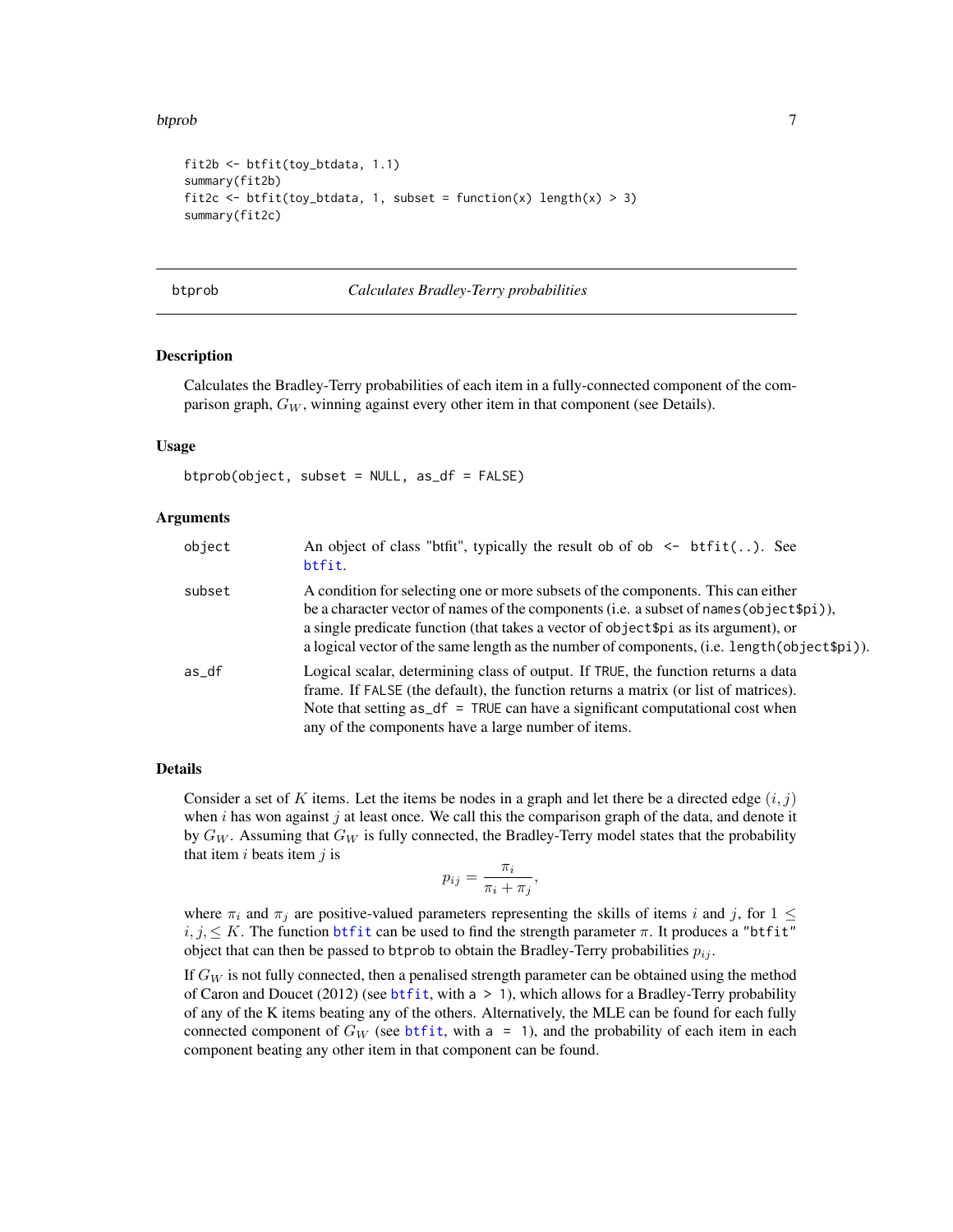#### <span id="page-7-0"></span>Value

If as  $df =$  FALSE, returns a matrix where the i, j-th element is the Bradley-Terry probability  $p_{ij}$ , or, if the comparison graph,  $G_W$ , is not fully connected and bt fit has been run with a = 1, a list of such matrices for each fully-connected component of  $G_W$ . If as\_df = TRUE, returns a five-column data frame, where the first column is the component that the two items are in, the second column is item1, the third column is item2, the fourth column is the Bradley-Terry probability that item 1 beats item 2 and the fifth column is the Bradley-Terry probability that item 2 beats item 1. If the original btdata\$wins matrix has named dimnames, these will be the colnames for columns one and two. See Details.

## Author(s)

Ella Kaye

### References

Bradley, R. A. and Terry, M. E. (1952). Rank analysis of incomplete block designs: 1. The method of paired comparisons. *Biometrika*, 39(3/4), 324-345.

Caron, F. and Doucet, A. (2012). Efficient Bayesian Inference for Generalized Bradley-Terry Models. *Journal of Computational and Graphical Statistics*, 21(1), 174-196.

#### See Also

[btfit](#page-3-1), [btdata](#page-1-1)

## Examples

```
citations_btdata <- btdata(BradleyTerryScalable::citations)
fit1 <- btfit(citations_btdata, 1)
btprob(fit1)
btprob(fit1, as_df = TRUE)
toy_df_4col <- codes_to_counts(BradleyTerryScalable::toy_data, c("W1", "W2", "D"))
toy_btdata <- btdata(toy_df_4col)
fit2a <- btfit(toy_btdata, 1)
btprob(fit2a)
btprob(fit2a, as_df = TRUE)
btprob(fit2a, subset = function(x) "Amy" %in% names(x))
fit2b <- btfit(toy_btdata, 1.1)
btprob(fit2b, as_df = TRUE)
```
BT\_EM *Fit the Bradley-Terry model using the EM or MM algorithm*

## Description

Fit the Bradley-Terry model using the EM or MM algorithm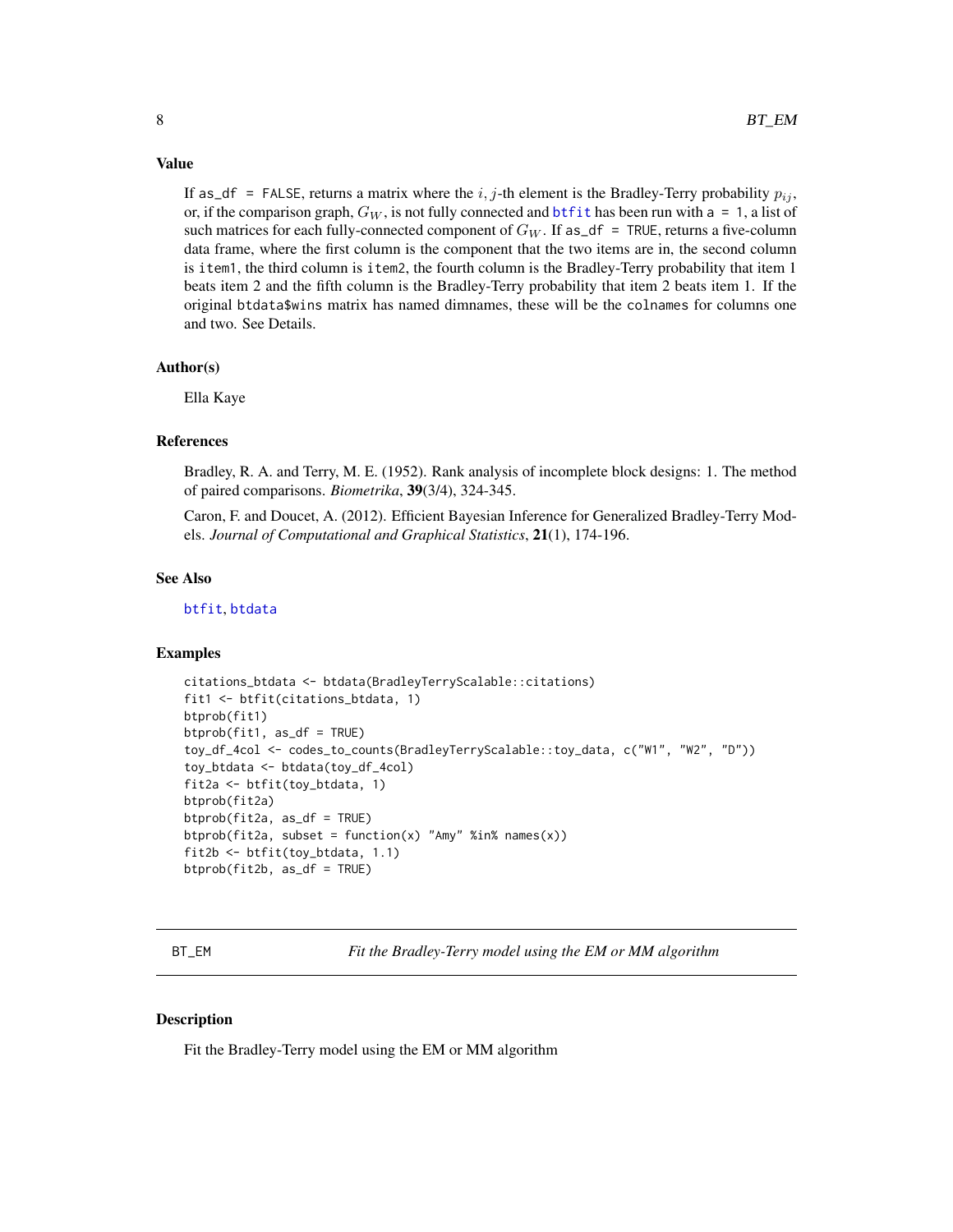#### <span id="page-8-0"></span>citations **9**

## Usage

 $BT\_EM(W, a, b, maxit = 5000L, epsilon = 0.001)$ 

#### Arguments

| W       | a K <sup>*</sup> K square matrix of class "dgCMatrix" |
|---------|-------------------------------------------------------|
| a       | the shape parameter of the gamma prior                |
|         | the rate parameter of the gamma prior                 |
| maxit   | the maximum number of iterations                      |
| epsilon | controls the convergence criteria                     |

## Value

A list containing a  $K^*1$  matrix with the pi estimate, the N matrix, the number of iterations, and whether the algorithm converged.

citations *Statistics Journal Citation Data from Stigler (1994)*

## Description

Extracted from a larger table in Stigler (1994). Inter-journal citation counts for four journals, "Biometrika", "Comm Statist.", "JASA" and "JRSS-B", as used on p448 of Agresti (2002)

#### Usage

citations

## Format

A four by four matrix, where the  $i$ , j-th element is the number of times journal  $i$  has been cited by journal j.

#### Details

In the context of paired comparisons, the 'winner' is the cited journal and the 'loser' is the one doing the citing.

This dataset also appears in the BradleyTerry2 package.

#### Source

Agresti, A. (2002) *Categorical Data Analysis* (2nd ed.). New York: Wiley

## References

Stigler, S. (1994) Citation patterns in the journals of statistics and probability. *Statistical Science*, 9, 384-406.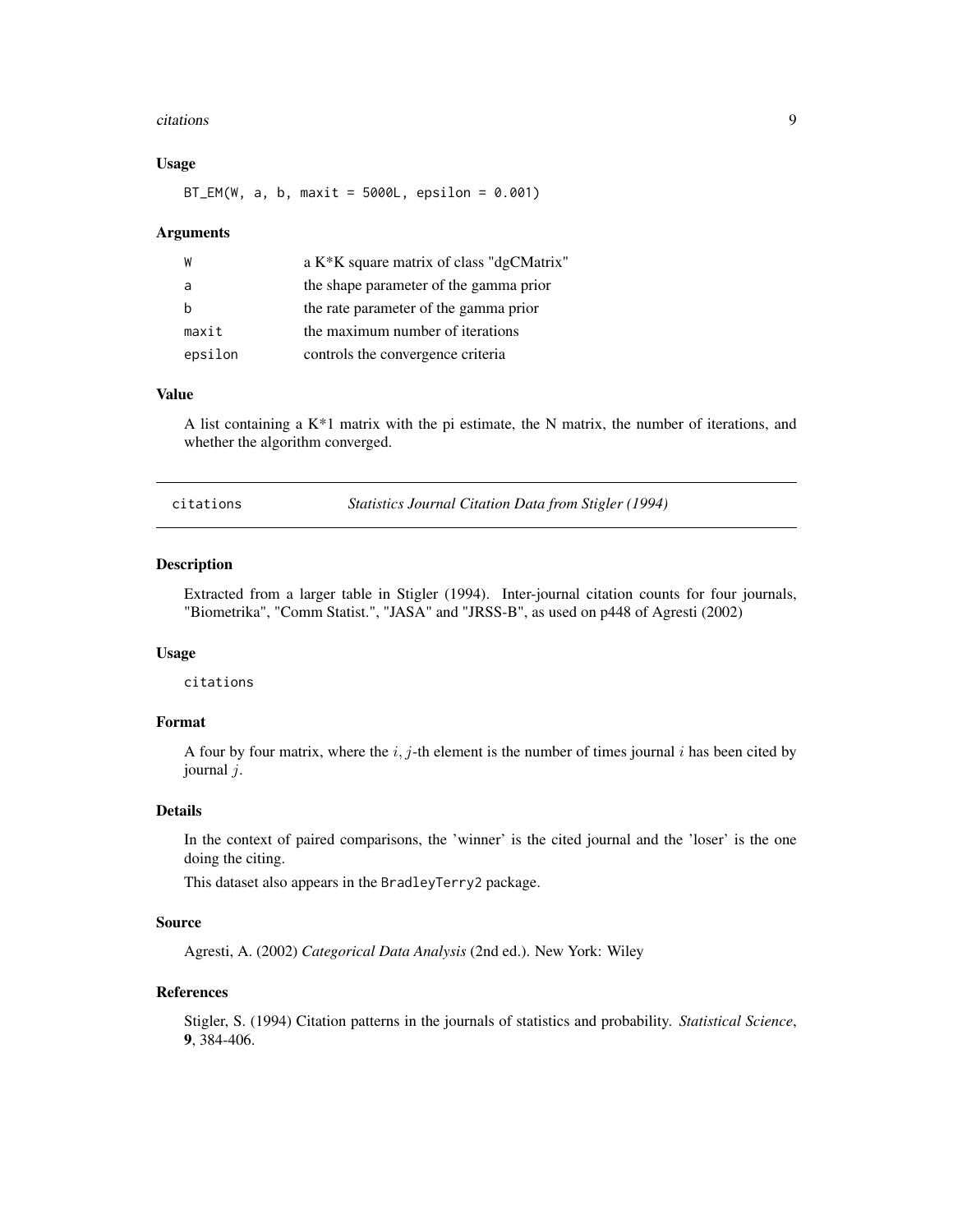<span id="page-9-1"></span><span id="page-9-0"></span>

#### Description

Convert a three-column data frame in which the third column is a code representing whether the item in column 1 won, lost or (if applicable) drew over/with the item in column 2, to a dataframe with counts (suitable for use in [btdata](#page-1-1))

#### Usage

codes\_to\_counts(df, codes)

#### Arguments

## df A three-column data frame. Each row represents a comparison between two items. The first and second columns are the names of the first and second items respectively. The third column gives a code for which won. See Details and Examples. codes A numeric vector or character vector, of length two or three (depending on

whether there are ties.) The first and second element gives the codes used if the first or second item won respectively. If there are ties, the third element gives the code used in that case. See Details and Examples.

#### Details

This function is needed in the BradleyTerryScalable workflow when the user data is stored in a three-column data frame where each row is a comparison between two items, and where the third column is NOT a count of the number of times the item in the first column beat the item in the second column. Rather, it could be that the third column is a code for which of the two items won (including the possibility of a tie), for example "W1", "W2", "D". Or else, it could be that the third column gives the score only in relation to the first item, e.g. 1 for a win, 0 for a loss or 0.5 for a draw without there anywhere in the table being the corresponding record for the second item (i.e. respectively 0 for a loss, 1 for a win and 0.5 for a draw.)

#### Value

A four-column data frame where the first two columns are the name of the first and second item. The third and fourth column gives the wins count for the first and second item respectively: 1 for a win, 0 for a loss, and 0.5 each for a draw. This data frame is in the correct format to be passed to [btdata](#page-1-1)

### Author(s)

Ella Kaye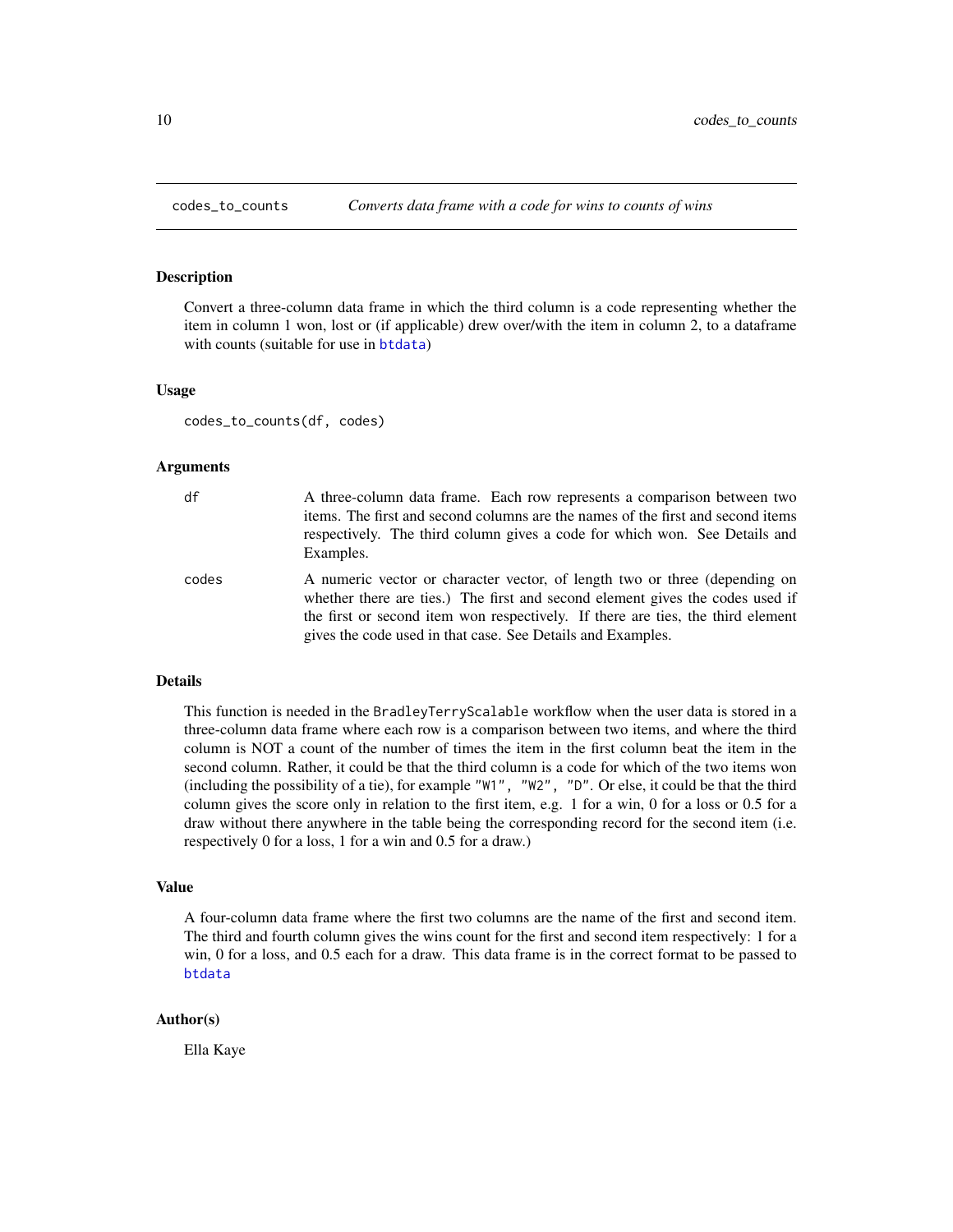#### <span id="page-10-0"></span>coef.btfit 11

## See Also

[btdata](#page-1-1)

## Examples

```
first <- c("A", "A", "B", "A")
second <- c("B", "B", "C", "C")
df1 <- data.frame(player1 = first, player2 = second, code = c("W1", "W2", "D", "D"))
codes_to_counts(df1, c("W1", "W2", "D"))
df2 \leftarrow data.frame(item1 = first, item2 = second, result = c(0, 1, 1, .5))
codes_to_counts(df2, c(1, 0, .5))df3 <- data.frame(player1 = first, player2 = second, which_won = c(1,2,2,1))
codes_to_counts(df3, c(1,2))
codes_to_counts(BradleyTerryScalable::toy_data, c("W1", "W2", "D"))
```
<span id="page-10-1"></span>coef.btfit *Extract coefficients of a 'btfit' object*

## Description

coef method for class "btfit"

## Usage

```
## S3 method for class 'btfit'
coef(object, subset = NULL, ref = NULL, as_df = FALSE,
  ...)
```
## Arguments

| object   | An object of class "btfit", typically the result ob of ob $\le$ btfit(). See<br>btfit.                                                                                                                                                                                                                                                                                                                                                                                                             |
|----------|----------------------------------------------------------------------------------------------------------------------------------------------------------------------------------------------------------------------------------------------------------------------------------------------------------------------------------------------------------------------------------------------------------------------------------------------------------------------------------------------------|
| subset   | A condition for selecting one or more subsets of the components. This can either<br>be a character vector of names of the components (i.e. a subset of names (object \$pi)),<br>a single predicate function (that takes a vector of object \$pi as its argument), or<br>a logical vector of the same length as the number of components, (i.e. length (object \$pi)).                                                                                                                              |
| ref      | A reference item. Either a string with the item name, or the number 1, or NULL.<br>If NULL, then the coefficients are constrained such that their mean is zero. If<br>an item name is given, the coefficient estimates are shifted so that the coefficient<br>for the ref item is zero. If there is more than one component, the components<br>that do not include the ref item will be treated as if ref = NULL. If ref = 1, then<br>the first item of each component is made the reference item. |
| $as_d$   | Logical scalar, determining class of output. If TRUE, the function returns a data<br>frame. If FALSE (the default), the function returns a named vector (or list of<br>such vectors).                                                                                                                                                                                                                                                                                                              |
| $\cdots$ | other arguments                                                                                                                                                                                                                                                                                                                                                                                                                                                                                    |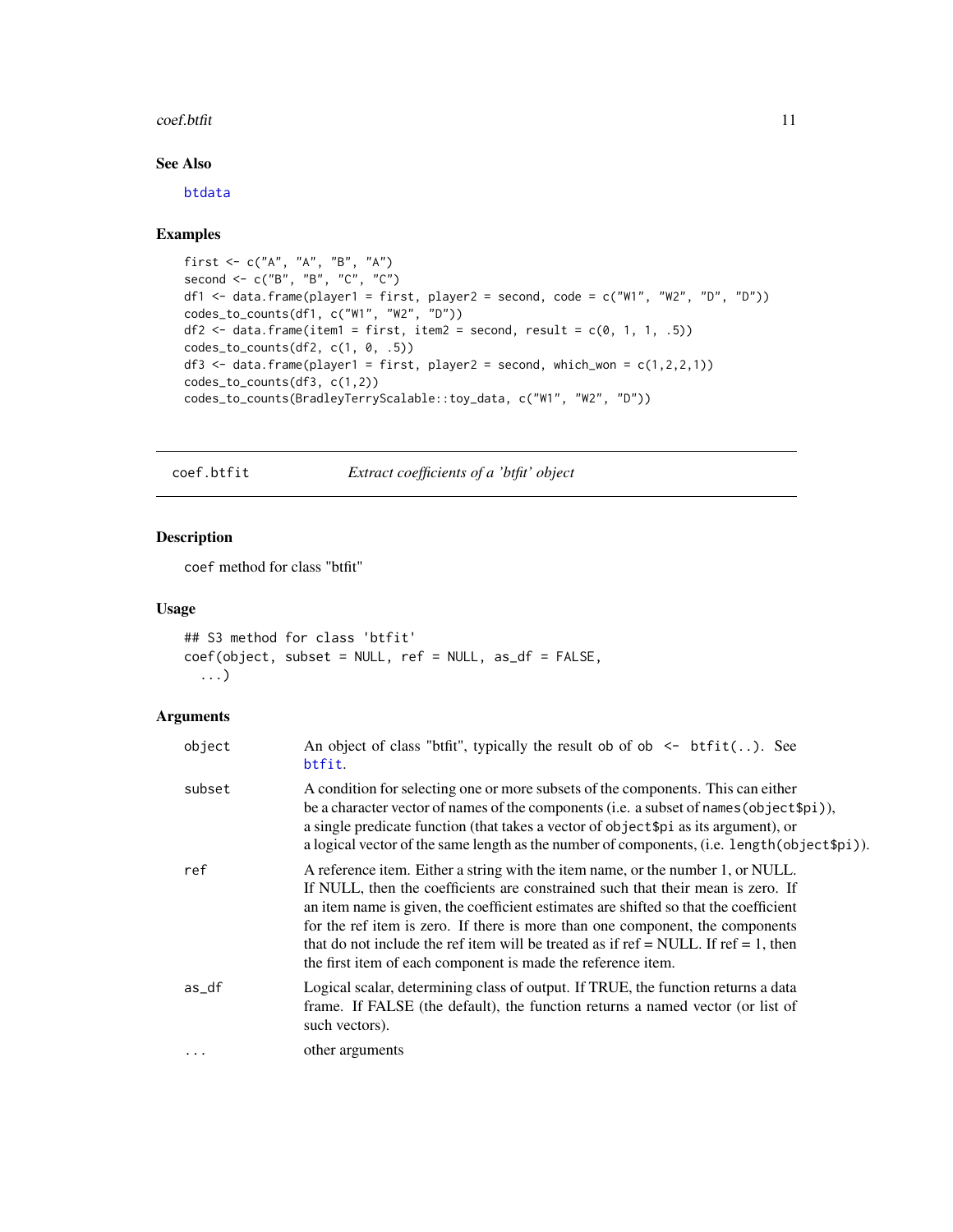#### <span id="page-11-0"></span>Details

Note that the values given in the estimate column of the item\_summary element are NOT the same as the values in object\$pi. Rather, they are the  $\lambda_i$ , where  $\lambda_i = \log \pi_i$ . By default, these are normalised so that mean( $\lambda_i$ ) = 0. However, if ref is not equal to NULL, then the  $\lambda_i$  in the component in which ref appears are shifted to  $\lambda_i - \lambda_{ref}$ , for  $i = 1, \dots, K_c$ , where  $K_c$  is the number of items in the component in which ref appears, and  $\lambda_{ref}$  is the estimate for the reference item.

## Value

If as\_df = TRUE, a data frame a numeric vector of estimated coefficients, where the first column is the component the item is in, the second column in the item and the third column in the coefficient. If as\_df = FALSE, then a numeric vector is returned if the model is fitted on the full dataset, or else a list of numeric vectors is returned, one for each fully connected component. Within each component, the items are arranged by estimate, in descending order.

#### Author(s)

Ella Kaye

#### Examples

```
citations_btdata <- btdata(BradleyTerryScalable::citations)
fit1 <- btfit(citations_btdata, 1)
coef(fit1)
toy_df_4col <- codes_to_counts(BradleyTerryScalable::toy_data, c("W1", "W2", "D"))
toy_btdata <- btdata(toy_df_4col)
fit2a <- btfit(toy_btdata, 1)
coef(fit2a)
coef(fit2a, subset = function(x) length(x) > 3, as_df = TRUE)coef(fit2a, subset = function(x) "Amy" % in% names(x))coef(fit2a, as_df = TRUE)
fit2b <- btfit(toy_btdata, 1.1)
coef(fit2b)
coef(fit2b, ref = "Cyd")
```
<span id="page-11-1"></span>fitted.btfit *Fitted Method for "btfit"*

## Description

fitted.btfit returns the fitted values from a fitted btfit model object.

## Usage

```
## S3 method for class 'btfit'
fitted(object, subset = NULL, as_df = FALSE, ...)
```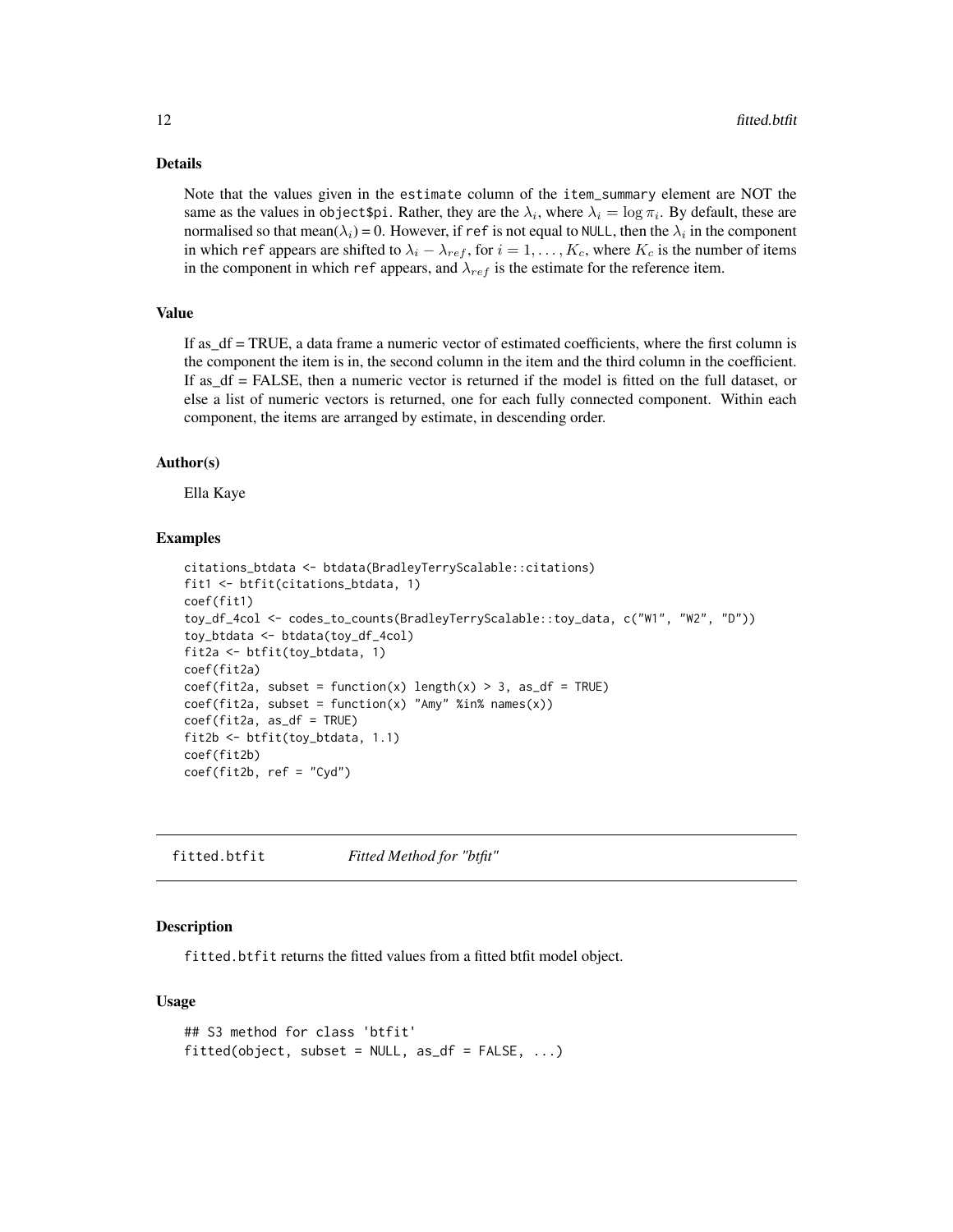#### <span id="page-12-0"></span>fitted.btfit 13

#### Arguments

| object    | An object of class "btfit", typically the result ob of ob $\leq$ btfit(). See<br>btfit.                                                                                                                                                                                                                                                                              |
|-----------|----------------------------------------------------------------------------------------------------------------------------------------------------------------------------------------------------------------------------------------------------------------------------------------------------------------------------------------------------------------------|
| subset    | A condition for selecting one or more subsets of the components. This can either<br>be a character vector of names of the components (i.e. a subset of names (object \$pi)),<br>a single predicate function (that takes a vector of object\$pi as its argument), or<br>a logical vector of the same length as the number of components, (i.e. length (object \$pi)). |
| as_df     | Logical scalar, determining class of output. If TRUE, the function returns a data<br>frame. If FALSE (the default), the function returns a matrix (or list of matrices).<br>Note that setting $as_d f = \text{TRUE}$ can have a significant computational cost when<br>any of the components have a large number of items.                                           |
| $\ddotsc$ | Other arguments                                                                                                                                                                                                                                                                                                                                                      |

## Details

Consider a set of K items. Let the items be nodes in a graph and let there be a directed edge  $(i, j)$ when  $i$  has won against  $j$  at least once. We call this the comparison graph of the data, and denote it by  $G_W$ . Assuming that  $G_W$  is fully connected, the Bradley-Terry model states that the probability that item  $i$  beats item  $j$  is

$$
p_{ij} = \frac{\pi_i}{\pi_i + \pi_j},
$$

where  $\pi_i$  and  $\pi_j$  are positive-valued parameters representing the skills of items i and j, for  $1 \leq$  $i, j, \leq K$ .

The expected, or fitted, values under the Bradley-Terry model are therefore:

$$
m_{ij} = n_{ij} p_{ij},
$$

where  $n_{ij}$  is the number of comparisons between item i and item j.

If there are values on the diagonal in the original btdata\$wins matrix, then these appear as the values on the diagonal of the fitted matrix. These values do not appear in the data frame if the as\_df argument is set to TRUE.

The function [btfit](#page-3-1) is used to fit the Bradley-Terry model. It produces a "btfit" object that can then be passed to fitted.btfit to obtain the fitted values  $m_{ij}$ . Note that the Bradley-Terry probabilities  $p_{ij}$  can be calculated using [btprob](#page-6-1).

If  $G_W$  is not fully connected, then a penalised strength parameter can be obtained using the method of Caron and Doucet (2012) (see [btfit](#page-3-1), with a > 1), which allows for a Bradley-Terry probability of any of the  $K$  items beating any of the others. Alternatively, the MLE can be found for each fully-connected component of  $G_W$  (see [btfit](#page-3-1), with a = 1), and the probability of each item in each component beating any other item in that component can be found.

#### Value

If as  $df = FALSE$  and the model has been fit on the full dataset, returns a matrix where the i, j-th element is the Bradley-Terry expected value  $m_{ij}$  (See Details). Otherwise, a list of such matrices is returned, one for each fully-connected component. If as\_df = TRUE, returns a five-column data frame, where the first column is the component that the two items are in, the second column is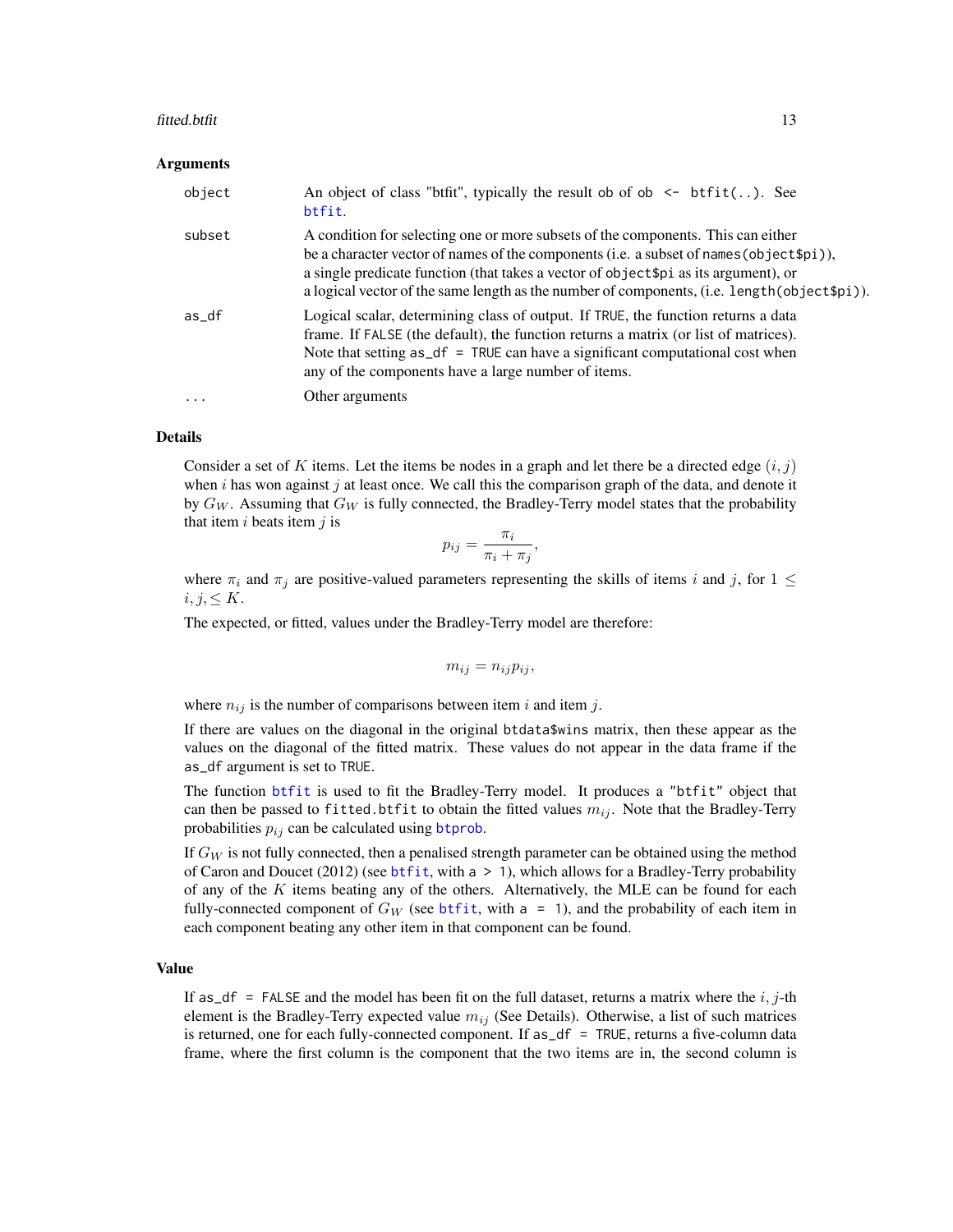<span id="page-13-0"></span>item1, the third column is item2, the fourth column, fit1, is the expected number of times that item 1 beats item 2 and the fifth column, fit2, is the expected number of times that item 2 beats item 1. If btdata\$wins has named dimnames, these will be the colnames for columns one and two. Otherwise these colnames will be item1 and item2. See Details.

## Author(s)

Ella Kaye

## References

Bradley, R. A. and Terry, M. E. (1952). Rank analysis of incomplete block designs: 1. The method of paired comparisons. *Biometrika*, 39(3/4), 324-345.

Caron, F. and Doucet, A. (2012). Efficient Bayesian Inference for Generalized Bradley-Terry Models. *Journal of Computational and Graphical Statistics*, 21(1), 174-196.

## See Also

[btfit](#page-3-1), [btprob](#page-6-1), [btdata](#page-1-1)

#### Examples

```
citations_btdata <- btdata(BradleyTerryScalable::citations)
fit1 <- btfit(citations_btdata, 1)
fitted(fit1)
fitted(fit1, as_df = TRUE)
toy_df_4col <- codes_to_counts(BradleyTerryScalable::toy_data, c("W1", "W2", "D"))
toy_btdata <- btdata(toy_df_4col)
fit2a <- btfit(toy_btdata, 1)
fitted(fit2a)
fitted(fit2a, as_df = TRUE)
fitted(fit2a, subset = function(x) "Amy" %in% names(x))
fit2b <- btfit(toy_btdata, 1.1)
fitted(fit2b, as_df = TRUE)
```
<span id="page-13-1"></span>select\_components *Subset a btdata object*

#### **Description**

Subset a btdata object by selecting components from it.

### Usage

```
select_components(btdata, subset, return_graph = FALSE)
```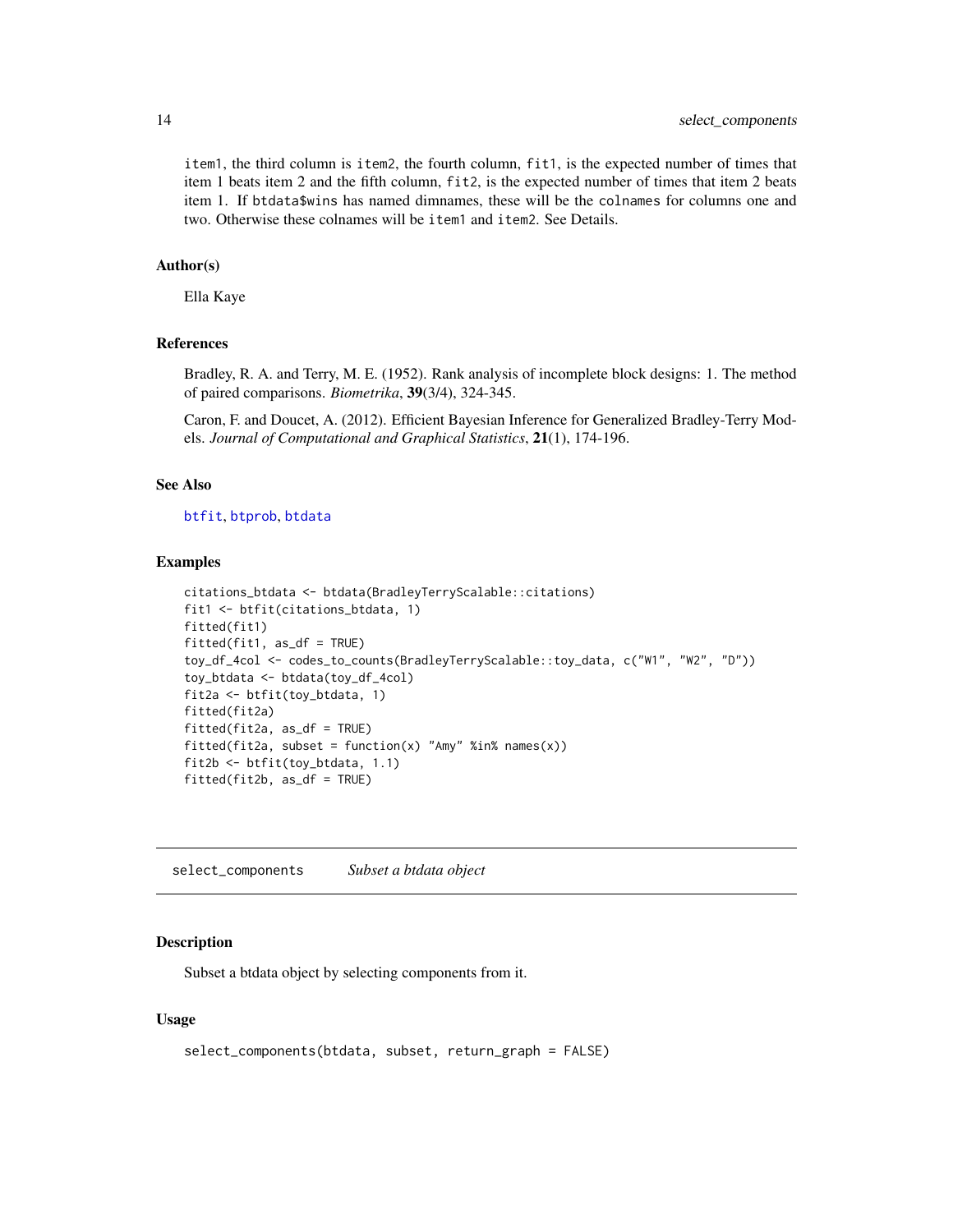## <span id="page-14-0"></span>simulate\_BT 15

## Arguments

| btdata       | An object of class "btdata", typically the result ob of ob $\lt$ - btdata(). See<br>btdata.                                                                                                                                                                                   |
|--------------|-------------------------------------------------------------------------------------------------------------------------------------------------------------------------------------------------------------------------------------------------------------------------------|
| subset       | A condition for selecting a subset of the components. This can either be a char-<br>acter vector of names of the components, a single predicate function (that takes a<br>component as its argument), or a logical vector of the same length as the number<br>of components). |
| return_graph | Logical. If TRUE, an igraph object representing the comparison graph of the<br>selected components will be returned.                                                                                                                                                          |

## Value

A [btdata](#page-1-1) object, which is a list containing:

| wins       | A square matrix, where the i, j-th element is the number of times item i has<br>beaten item $i$ .                    |
|------------|----------------------------------------------------------------------------------------------------------------------|
| components | A list of the fully-connected components. The names of the list preserve the<br>names of the original btdata object. |
| graph      | The comparison graph of the selected components (if return graph $=$ TRUE).                                          |

## Author(s)

Ella Kaye

## See Also

[btdata](#page-1-1), [btfit](#page-3-1)

## Examples

```
toy_df_4col <- codes_to_counts(BradleyTerryScalable::toy_data, c("W1", "W2", "D"))
toy_btdata <- btdata(toy_df_4col)
## The following all return the same component
select_components(toy_btdata, "3", return_graph = TRUE)
select_components(toy_btdata, function(x) length(x) == 4)
select_components(toy_btdata, function(x) "Cyd" %in% x)
select_components(toy_btdata, c(FALSE, FALSE, TRUE))
```
<span id="page-14-1"></span>

| simulate BT | This function simulates one or more pseudo-random datasets from a       |
|-------------|-------------------------------------------------------------------------|
|             | specified Bradley-Terry model. Counts are simulated from indepen-       |
|             | dent binomial distributions, with the binomial probabilities and totals |
|             | specified through the function arguments.                               |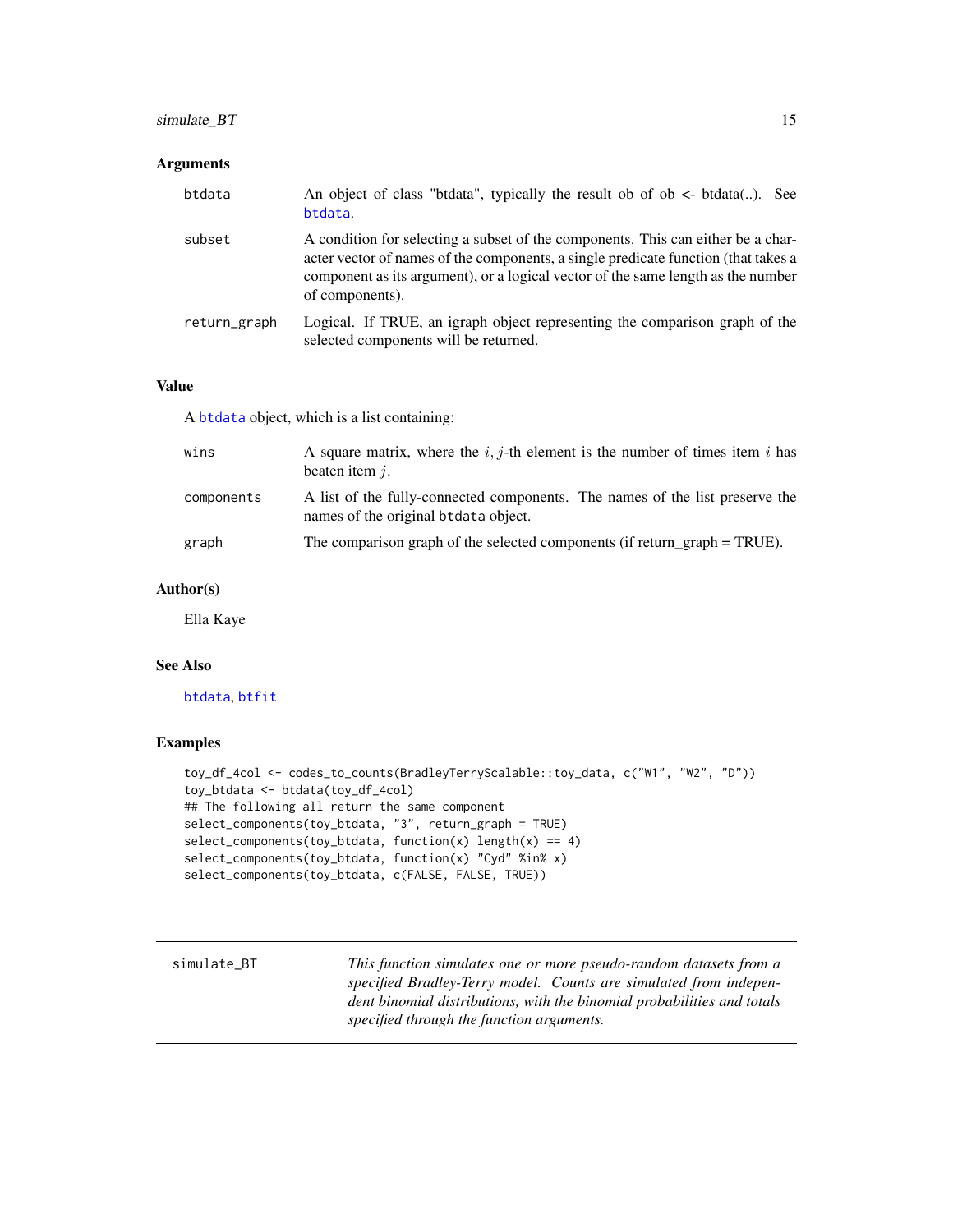## <span id="page-15-0"></span>Description

This function simulates one or more pseudo-random datasets from a specified Bradley-Terry model. Counts are simulated from independent binomial distributions, with the binomial probabilities and totals specified through the function arguments.

## Usage

```
simulate_BT(pi, N, nsim = 1, seed = NULL, result_class = c("sparseMatrix",
  "btdata"))
## S3 method for class 'btfit'
simulate(object, nsim = 1, seed = NULL,
 result_class = c("sparseMatrix", "btdata"), ...)
```
## Arguments

| рi           | a numeric vector, with all values finite and positive. The vector of item strengths<br>in the Bradley-Terry model.                                                                                              |
|--------------|-----------------------------------------------------------------------------------------------------------------------------------------------------------------------------------------------------------------|
| N            | a symmetric, numeric matrix with dimensions the same as length(pi). The<br>elements should be numeric representations of non-negative integers. These are<br>the binomial totals to use for the simulated data. |
| nsim         | a scalar integer, the number of datasets to be generated.                                                                                                                                                       |
| seed         | an object specifying if and how the random number generator should be initial-<br>ized ('seeded'). For details see simulate.                                                                                    |
| result_class | a character vector specifying whether the generated datasets should be of class<br>"sparseMatrix" or of class "btdata". If not specified, the first match among those<br>alternatives is used.                  |
| object       | An object of class "btfit", typically the result of ob of ob $\leq$ btfit(). This<br>object must only have one component, i.e. length (object $\pi$ ) == 1.                                                     |
|              | Other arguments                                                                                                                                                                                                 |

## Value

a list of length nsim of simulated datasets. If result\_class = "sparseMatrix", the datasets are sparse matrices with the same dimensions as N. If result\_class = "btdata" then the datasets are "btdata" objects. See [btdata](#page-1-1)

## Author(s)

David Firth

## See Also

[btfit](#page-3-1), [btdata](#page-1-1)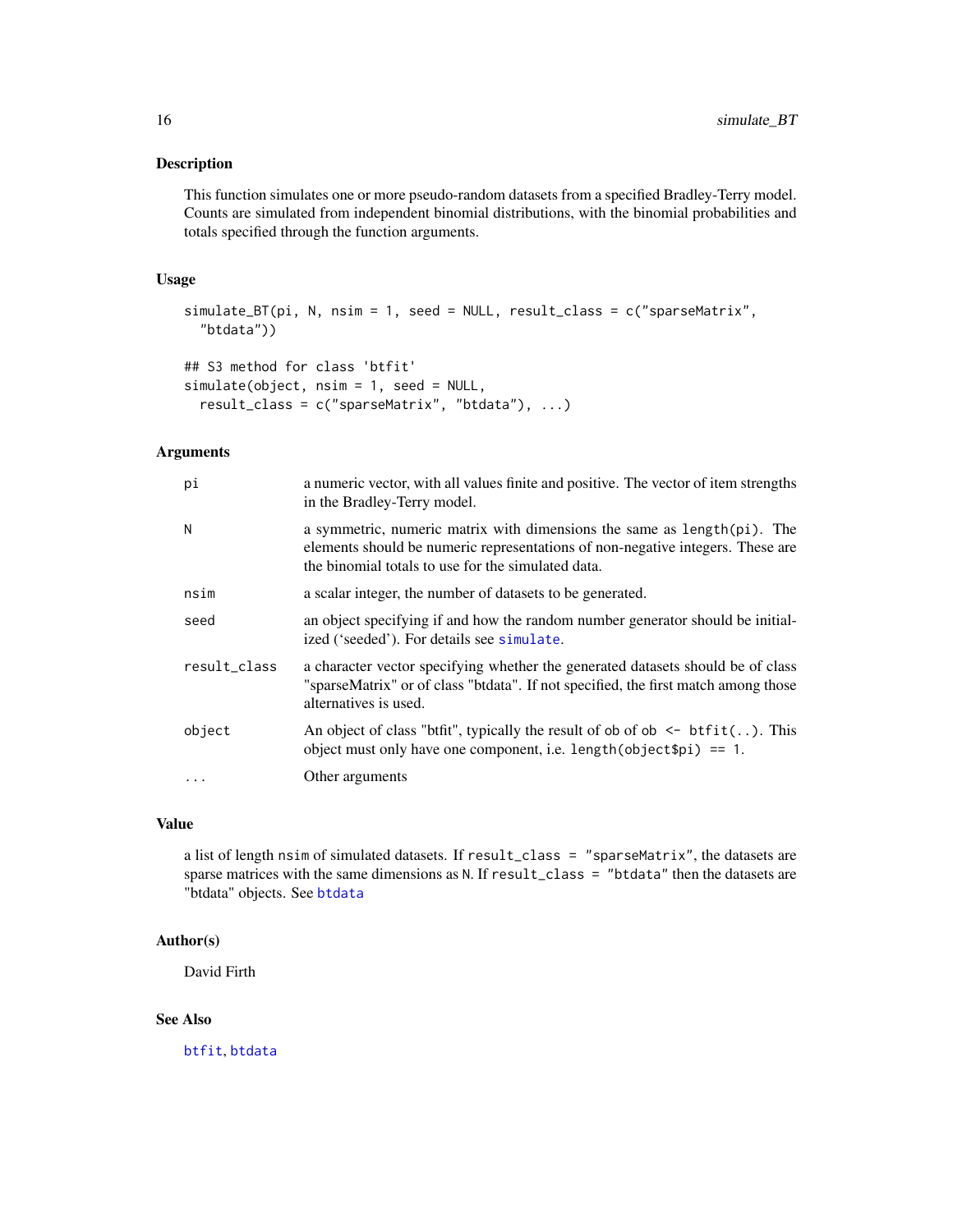## <span id="page-16-0"></span>summary.btfit 17

## Examples

```
set.seed(1)
n < -6N \leq matrix(rpois(n \land 2, lambda = 1), n, n)
N <- N + t(N) ; diag(N) <- 0
p \leftarrow \exp(rnorm(n)/4)names(p) <- rownames(N) <- colnames(N) <- letters[1:6]
simulate_BT(p, N, seed = 6)
citations_btdata <- btdata(BradleyTerryScalable::citations)
fit1 <- btfit(citations_btdata, 1)
simulate(fit1, nsim = 2, seed = 1)
toy_df_4col <- codes_to_counts(BradleyTerryScalable::toy_data, c("W1", "W2", "D"))
toy_btdata <- btdata(toy_df_4col)
fit2 <- btfit(toy_btdata, 1, subset = function(x) "Amy" %in% x)
fit2_sim <- simulate(fit2, nsim = 3, result_class = "btdata")
fit2_sim$sim_1
purrr::map(fit2_sim, "wins")
```
<span id="page-16-1"></span>summary.btfit *Summarizing Bradley-Terry Fits*

## Description

summary method for class "btfit"

## Usage

```
## S3 method for class 'btfit'
summary(object, subset = NULL, ref = NULL, SE = FALSE,
  ...)
```
## Arguments

| object | An object of class "btfit", typically the result ob of ob $\leq$ btfit(). See<br>btfit.                                                                                                                                                                                                                                                                                                                                                                                                                  |
|--------|----------------------------------------------------------------------------------------------------------------------------------------------------------------------------------------------------------------------------------------------------------------------------------------------------------------------------------------------------------------------------------------------------------------------------------------------------------------------------------------------------------|
| subset | A condition for selecting one or more subsets of the components. This can either<br>be a character vector of names of the components (i.e. a subset of names (object $\phi$ )),<br>a single predicate function (that takes a vector of object \$pi as its argument), or<br>a logical vector of the same length as the number of components, (i.e. length (object \$pi)).                                                                                                                                 |
| ref    | A reference item. Either a string with the item name, or the number 1, or NULL.<br>If NULL, then the coefficients are constrained such that their mean is zero. If<br>an item name is given, the coefficient estimates are shifted so that the coefficient<br>for the ref item is zero. If there is more than one component, the components<br>that do not include the ref item will be treated as if $ref = NULL$ . If $ref = 1$ , then<br>the first item of each component is made the reference item. |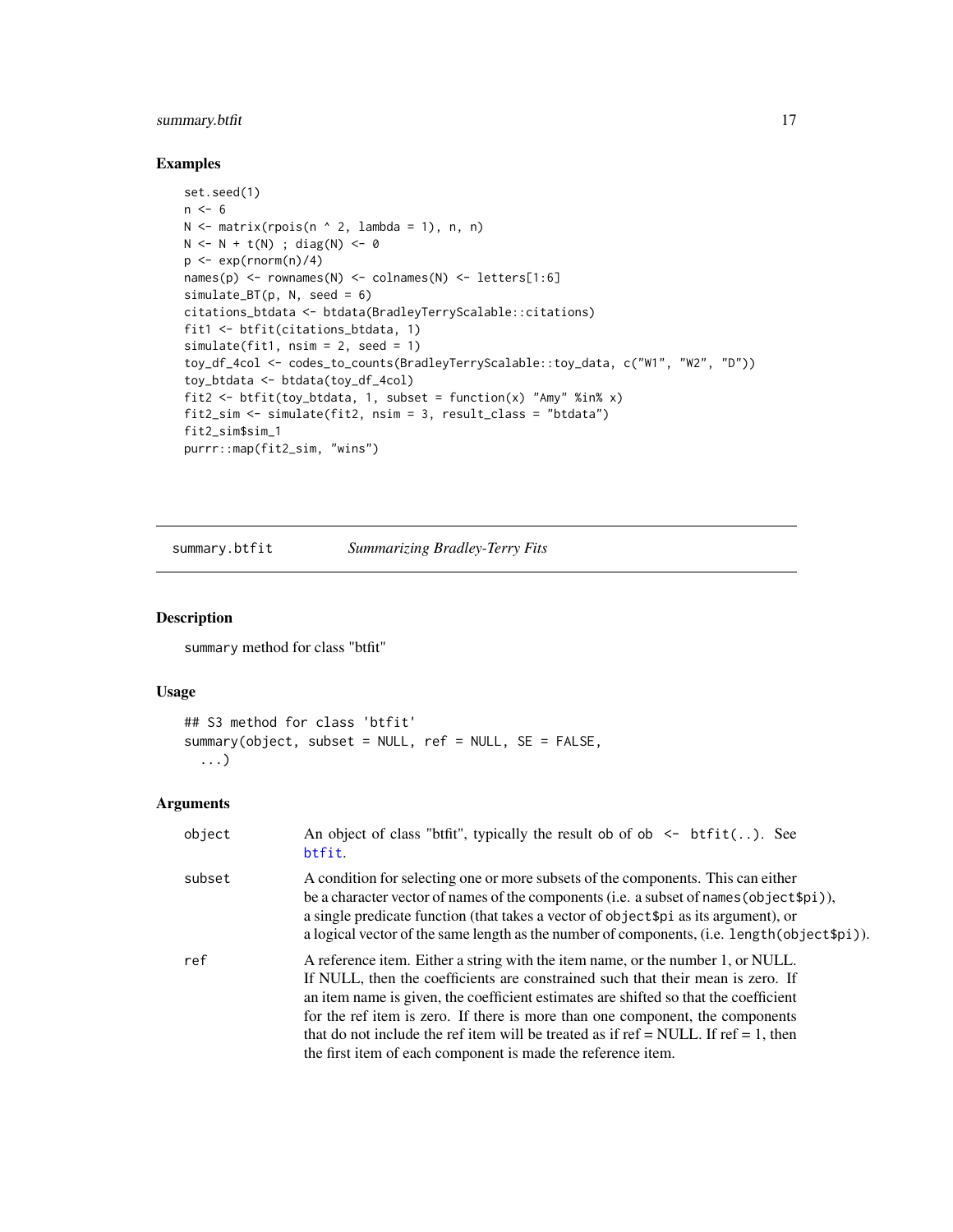<span id="page-17-0"></span>18 summary.btfit

| -SE                     | Logical. Whether to include the standard error of the estimate in the item_summary |
|-------------------------|------------------------------------------------------------------------------------|
|                         | table. Default is FALSE. N.B. calculating the standard error can be slow when      |
|                         | the number of items is large. See you, btfit.                                      |
| $\cdot$ $\cdot$ $\cdot$ | other arguments                                                                    |

## Details

Note that the values given in the estimate column of the item\_summary element are NOT the same as the values in object \$pi. Rather, they are the  $\lambda_i$ , where  $\lambda_i = \log \pi_i$  (i.e. the coefficients as found by They are the coefficients, as found by [coef.btfit](#page-10-1).). By default, these are normalised so that mean( $\lambda_i$ ) = 0. However, if ref is not equal to NULL, then the  $\lambda_i$  in the component in which ref appears are shifted to  $\lambda_i - \lambda_{ref}$ , for  $i = 1, ..., K_c$ , where  $K_c$  is the number of items in the component in which ref appears, and  $\lambda_{ref}$  is the estimate for the reference item.

#### Value

An S3 object of class "summary.btfit". It is a list containing the following components:

item\_summary A tibble with columns for the item name, its coefficient, the standard error and the component it is in. Within each component, the items are arranged by estimate, in descending order. Note that the estimate is NOT the same as the values in summary\$pi. See Details.

component\_summary

A tibble with a row for each component in the btfit object (named according to the original btdata\$components, with the number of items in the component, the number of iterations the fitting algorithm ran for, and whether it converged.

#### Author(s)

Ella Kaye

## See Also

[btfit](#page-3-1), [coef.btfit](#page-10-1), [vcov.btfit](#page-18-1)

#### Examples

```
citations_btdata <- btdata(BradleyTerryScalable::citations)
fit1 <- btfit(citations_btdata, 1)
summary(fit1)
toy_df_4col <- codes_to_counts(BradleyTerryScalable::toy_data, c("W1", "W2", "D"))
toy_btdata <- btdata(toy_df_4col)
fit2a <- btfit(toy_btdata, 1)
summary(fit2a)
fit2b <- btfit(toy_btdata, 1.1)
summary(fit2b, SE = TRUE)
fit2c <- btfit(toy_btdata, 1)
summary(fit2c, subset = function(x) "Amy" %in% names(x))
summary(fit2c, subset = function(x) length(x) > 3, ref = "Amy")
```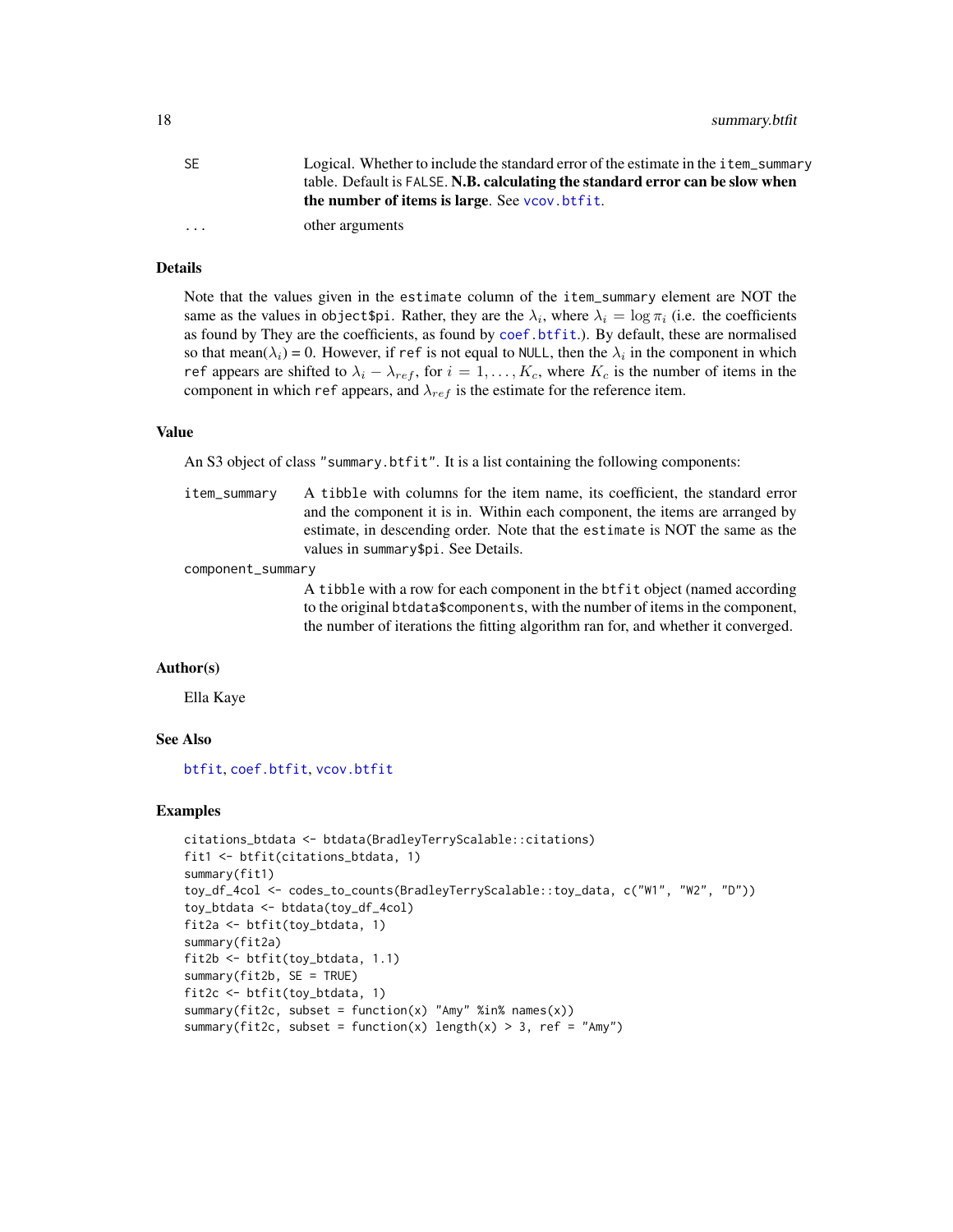<span id="page-18-0"></span>

## Description

A toy data set, where the underlying comparison graph of the players is not fully connected. Each row represents one game.

#### Usage

toy\_data

## Format

A data frame with 13 rows and 3 variables:

player1 The name of player1

player2 The name of player2

outcome Outcome of the game: "W1" if player1 beats player2, "W2" if player2 beats player2 and "D"if it was a draw.

<span id="page-18-1"></span>vcov.btfit *Calculate variance-covariance matrix for a btfit object*

## Description

vcov method for class "btfit"

#### Usage

```
## S3 method for class 'btfit'
vcov(object, subset = NULL, ref = NULL, ...)
```
## Arguments

| object | An object of class "btfit", typically the result ob of ob $\le$ btfit(). See<br>btfit.                                                                                           |
|--------|----------------------------------------------------------------------------------------------------------------------------------------------------------------------------------|
| subset | A condition for selecting one or more subsets of the components. This can either<br>be a character vector of names of the components (i.e. a subset of names (object $\phi$ i)), |
|        | a single predicate function (that takes a vector of object \$pi as its argument), or                                                                                             |
|        | a logical vector of the same length as the number of components, (i.e. length (object \$pi)).                                                                                    |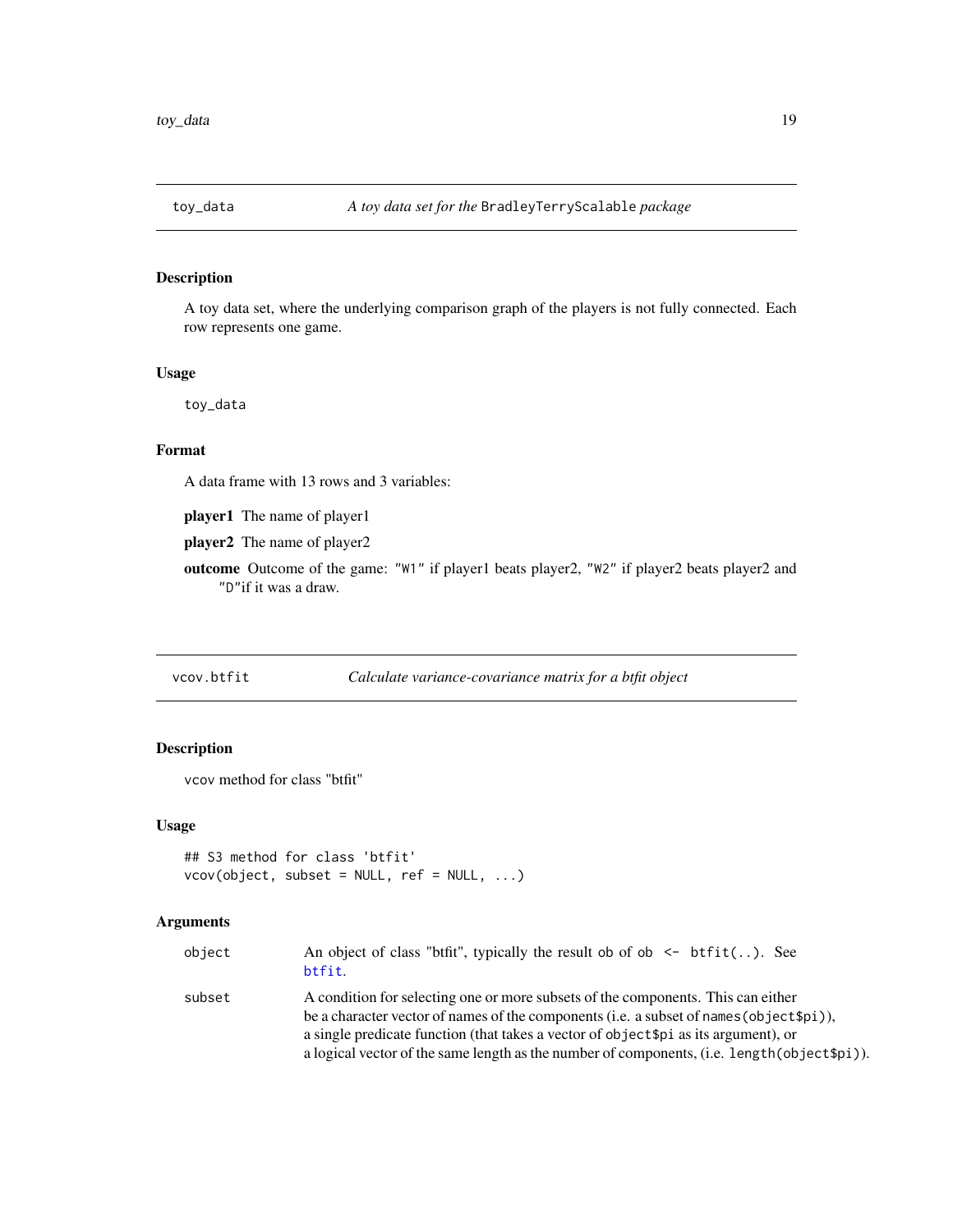<span id="page-19-0"></span>

| ref | A reference item. Either a string with the item name, or the number 1, or NULL.      |
|-----|--------------------------------------------------------------------------------------|
|     | If NULL, then the coefficients are constrained such that their mean is zero. If      |
|     | an item name is given, the coefficient estimates are shifted so that the coefficient |
|     | for the ref item is zero. If there is more than one component, the components        |
|     | that do not include the ref item will be treated as if ref = NULL. If ref = 1, then  |
|     | the first item of each component is made the reference item.                         |
| .   | other arguments                                                                      |

## Details

N.B. this can be slow when there are a large number of items in any component.

## Value

A square numeric matrix, which is a non-full-rank variance-covariance matrix for the estimates in  $\text{coef}(\text{object}, \text{subset} = \text{subset}, \text{ref} = \text{ref}); \text{or a list of such matrices if object has more}$ than one component. The rows and columns of the matrix (or matrices) are arranged in the same order as the object\$pi vector(s). -#' @author David Firth, Ella Kaye

## See Also

[btfit](#page-3-1), [coef.btfit](#page-10-1), [summary.btfit](#page-16-1)

## Examples

```
citations_btdata <- btdata(BradleyTerryScalable::citations)
#' fit1 <- btfit(citations_btdata, 1)
#' vcov(fit1)
toy_df_4col <- codes_to_counts(BradleyTerryScalable::toy_data, c("W1", "W2", "D"))
toy_btdata <- btdata(toy_df_4col)
fit2a <- btfit(toy_btdata, 1)
vcov(fit2a)
vcov(fit2a, subset = function(x) length(x) > 3)vcov(fit2a, subset = function(x) "Cyd" %in% names(x))
fit2b <- btfit(toy_btdata, 1.1)
vcov(fit2b, ref = "Cyd")
```